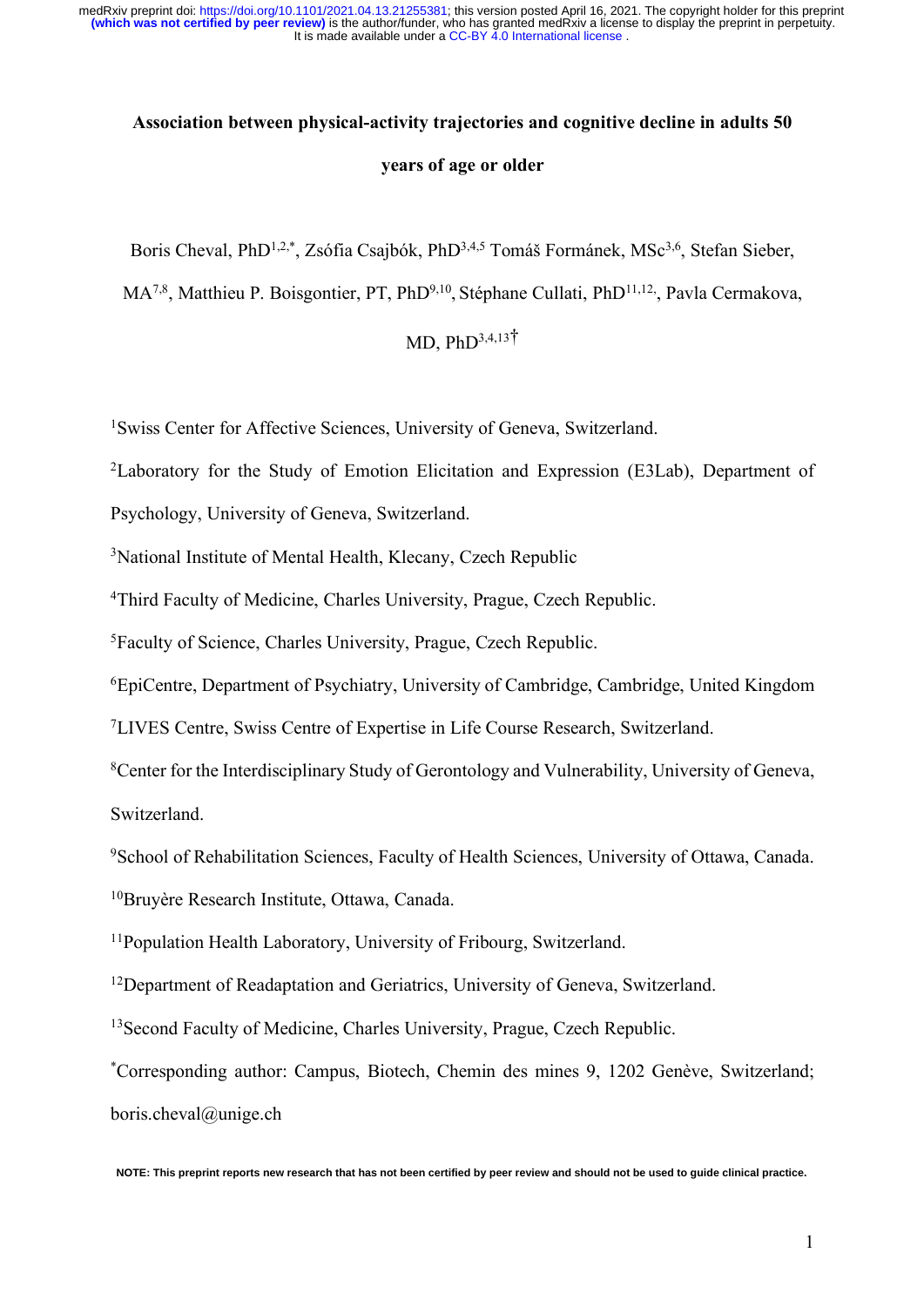†Corresponding author for statistical analyses: Pavla Cermakova, MD, PhD; Department of Epidemiology, Second Faculty of Medicine, Charles University Prague, V Úvalu 84, Prague 5, 150 06; Pavla.Cermakova@lfmotol.cuni.cz

**Author Contributions:** B.C.: conceptualization, writing – original draft; Z.C.: conceptualization, formal analysis, writing – original draft; T.F.: formal analysis, writing – review & editing; S.S.: writing – review & editing; M.P.B.: writing – review & editing; S.C.: supervision, writing – review & editing; P.C.: conceptualization, formal analysis, writing – original draft.

**Ethical approval.** This study was part of the SHARE study, approved by the relevant research ethics committees in the participating countries.

**Informed consent:** All participants provided written informed consent.

**Funding:** B.C. is supported by an Ambizione grant (PZ00P1\_180040) from the Swiss National Science Foundation (SNSF). Z.C. is supported by Charles University Research Centre program UNCE/HUM/025 (204056) and PRIMUS grant (247066). P.C. is supported by grant PRIMUS (247066) conducted at Charles University and Ministry of Health of the Czech Republic (grant NU20J-04-00022).

**Data sharing:** This SHARE dataset is available at http://www.share-project.org/dataaccess.html.

**Acknowledgements:** *This paper uses data from SHARE Waves 1, 2, 3 (SHARELIFE), 4, 5,6, 7 and 8 (DOIs: 10..6103/SHARE.w1.600, 10..6103/SHARE.w2.600, 10..6103/SHARE.w3.600,*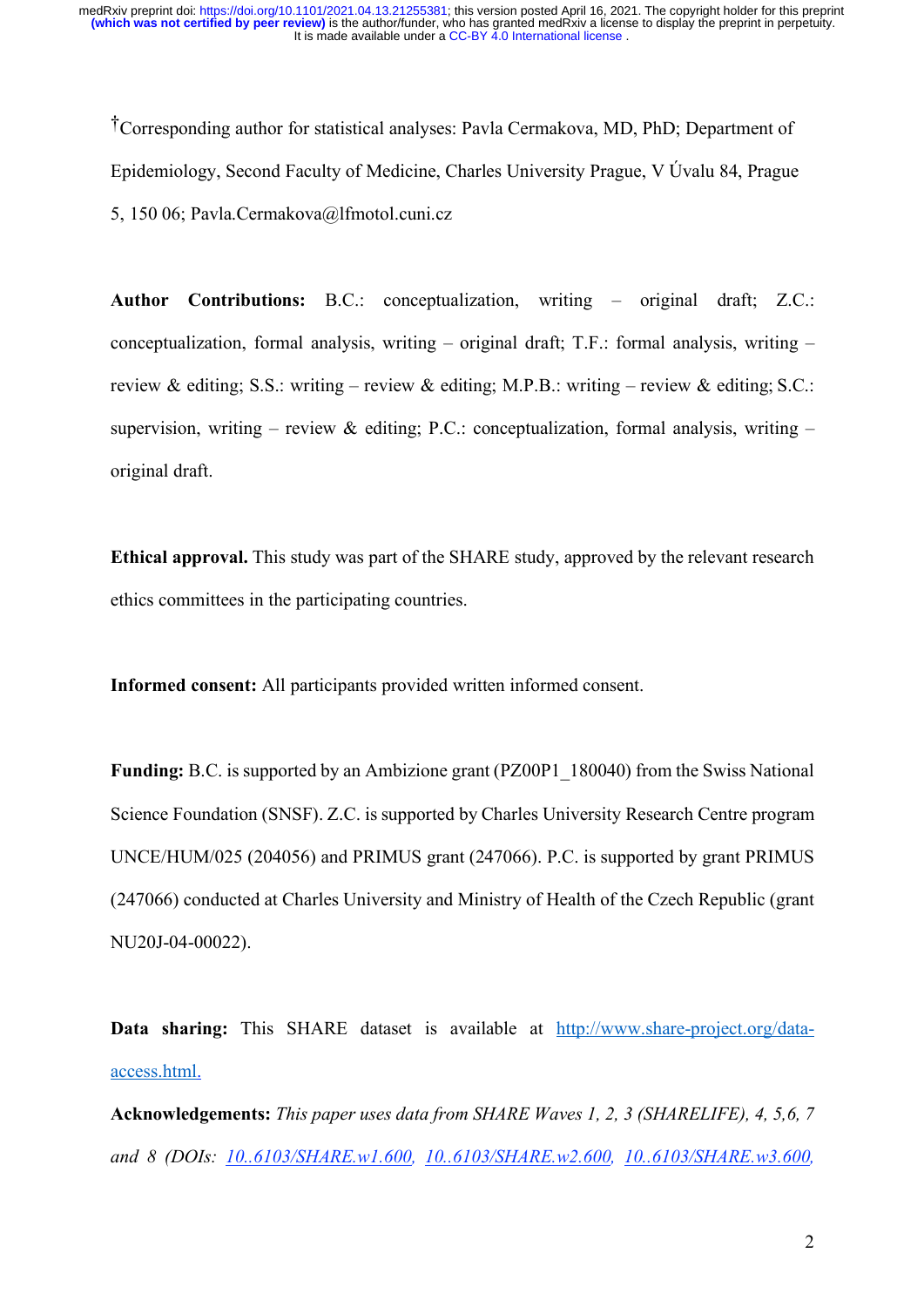*10..6103/SHARE.w4.600, 10..6103/SHARE.w5.600, 10..6103/SHARE.w6.600, 10.6103/SHARE.w7.711, 10.6103/SHARE.w8cabeta.001).* The SHARE data collection was primarily funded by the European Commission through FP5 (QLK6-CT-2001-00360), FP6 (SHARE-I3: RII-CT-2006-062193, COMPARE: CIT5-CT-2005-028857, SHARELIFE: CIT4- CT-2006-028812) and FP7 (SHARE-PREP: no.211909, SHARE-LEAP: no.227822, SHARE M4: no.261982). Additional funding from the German Ministry of Education and Research, the Max Planck Society for the Advancement of Science, the U.S. National Institute on Aging (U01\_AG09740-13S2, P01\_AG005842, P01\_AG08291, P30\_AG12815, R21\_AG025169, Y1- AG-4553-01, IAG\_BSR06-11, OGHA\_04-064, HHSN271201300071C) and from various national funding sources is gratefully acknowledged (see www.share-project.org).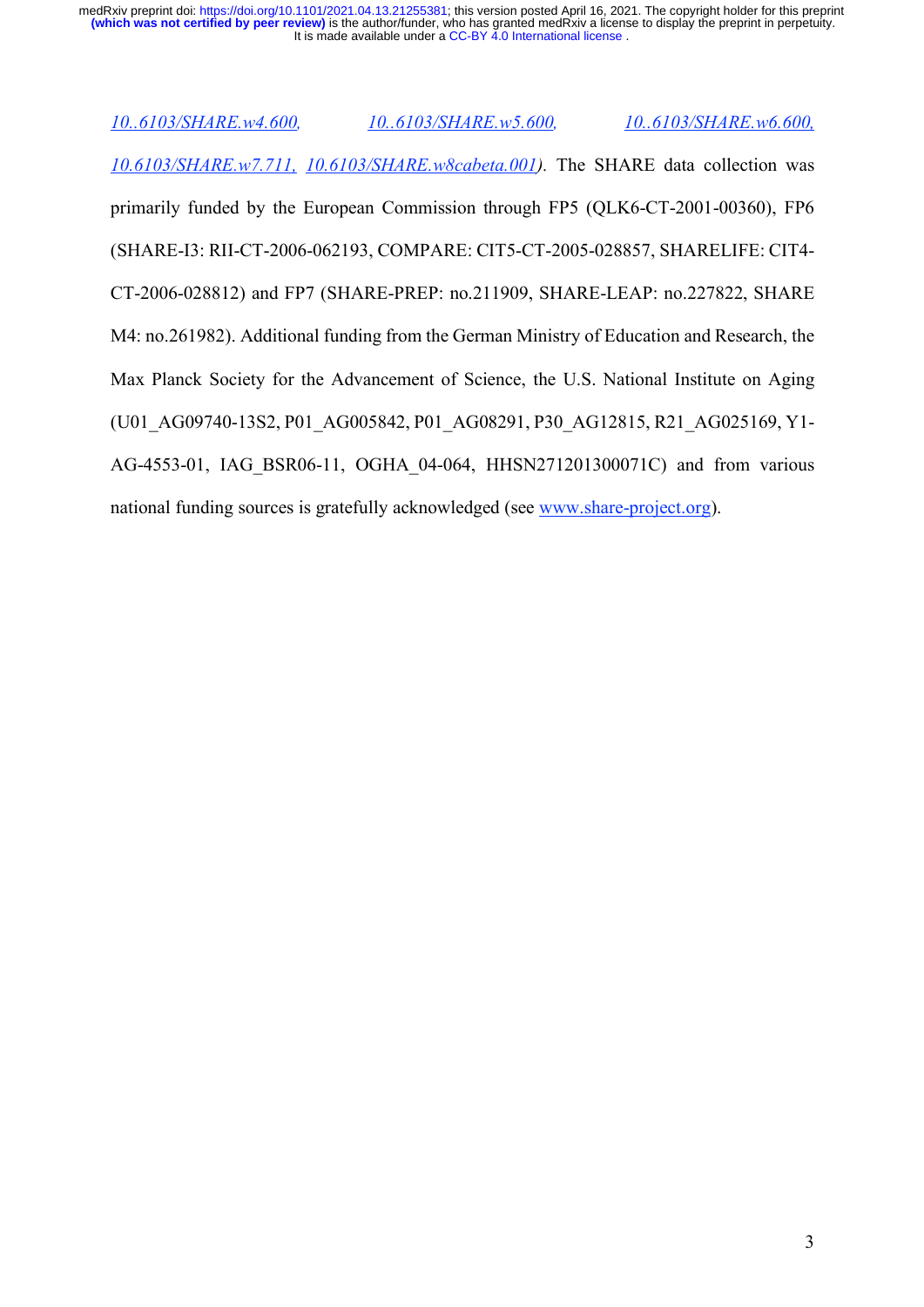#### **Abstract**

**Objectives:** To investigate the associations of physical-activity trajectories with the level of cognitive performance and its decline in adults 50 years of age or older.

**Methods:** We studied 38729 individuals  $(63 \pm 9 \text{ years}; 57\% \text{ women})$  enrolled in the Survey of Health, Ageing and Retirement in Europe (SHARE). Physical activity was self-reported and cognitive performance was assessed based on immediate recall, verbal fluency, and delayed recall. Physical-activity trajectories were estimated using growth mixture modelling and linear mixed effects models were used to investigate the associations between the trajectories and cognitive performance.

**Results:** The models identified two physical-activity trajectories of physical activity: constantly-high physical activity ( $N=27634$ : 71%) and decreasing physical activity ( $N=11095$ ; 29%). Results showed that participants in the decreasing physical-activity group exhibited a lower level of cognitive performance compared to the high physical-activity group (immediate recall:  $\beta$ =0.94; 95% confidence interval [CI]=0.92 to 0.95; verbal fluency:  $\beta$ =0.98; 95% CI=0.97 to 0.98; delayed recall:  $\beta$ =0.95; 95% CI=0.94 to 0.97). Moreover, compared with participants in the constantly-high physical-activity group, participants in the decreasing physical-activity group showed a steeper decline in all cognitive measures (immediate recall: ß=-0.04; 95% CI=-0.05 to -0.04; verbal fluency: ß=-0.22; 95% CI=-0.24 to -0.21; delayed recall:  $\beta$ =-0.04; 95% CI=-0.05 to -0.04).

**Conclusions:** Physical-activity trajectories are associated with the level and evolution of cognitive performance in adults over 50 years. Specifically, our findings suggest that a decline in physical activity over multiple years is associated with a lower level and a steeper decline in cognitive performance.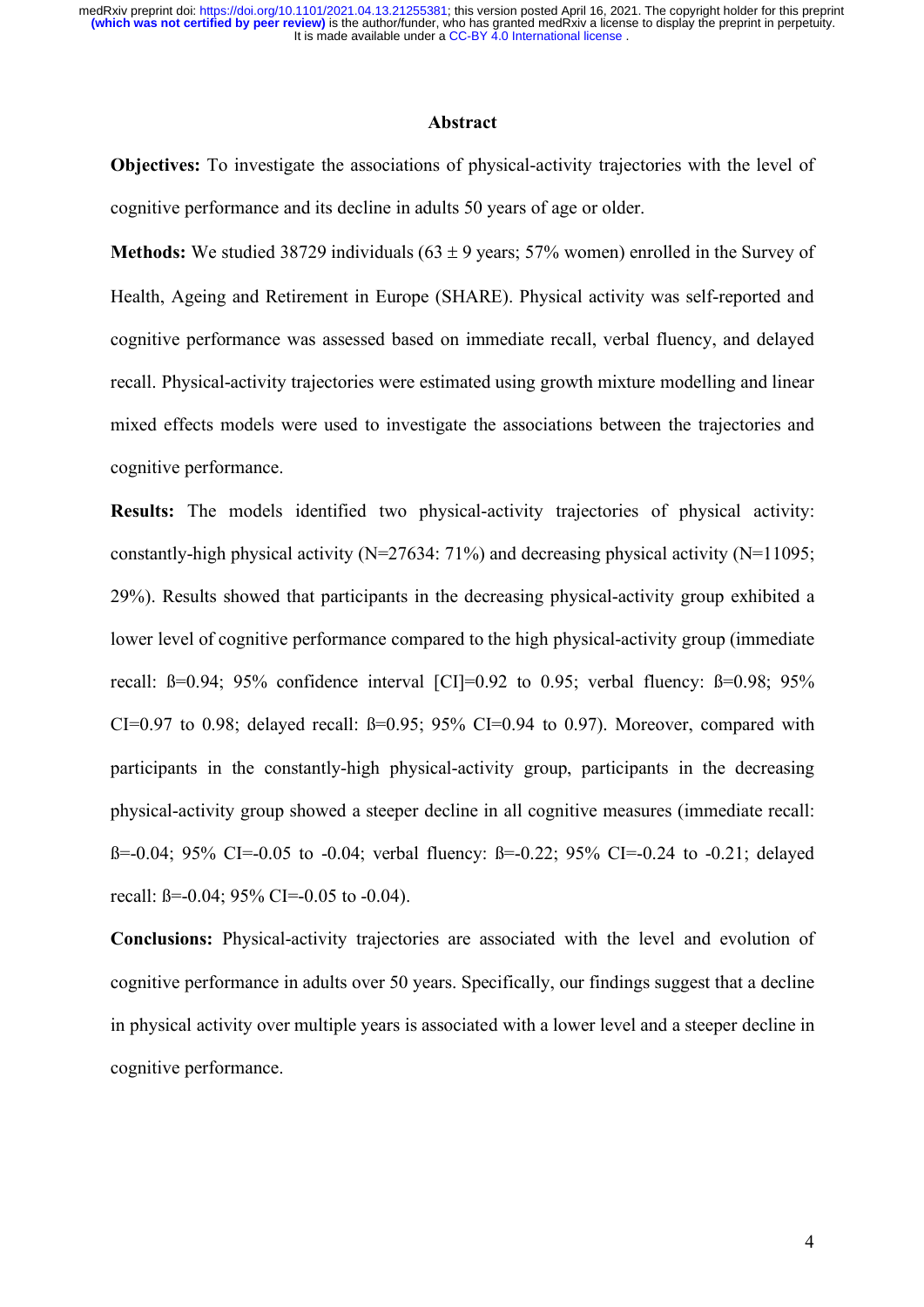# **INTRODUCTION**

Physical activity (PA) and cognitive performance (CP) are strongly linked and have been shown to decline with ageing.<sup>1-5</sup> Multiple observational and interventional studies have demonstrated that a higher level of PA is associated with better CP in old age. 6-14 However, most of these studies focused on the association between PA levels and CP. Yet, disregarding the intra-individual evolution of PA over time may have bias the observed association with CP.<sup>15</sup> Because PA is a complex behavior that evolves over time,<sup>15</sup> examining the associations between life-course PA trajectories and CP is warranted.

Recent studies have attempted to address this gap by considering the evolution of PA over time.<sup>16-25</sup> However, most of those studies were based on conventional methods to identify groups with different PA trajectories, which typically use clinical or empirical cut-points. 16-21 To reduce the reliance on these cut-points, data-driven approaches such as growth mixture modelling have been proposed.<sup>26, 27</sup> These models do not require a priori trajectory classifications as the trajectories emerge from the data. 22, 28 Using this approach, studies have shown PA trajectories in older adults<sup>29, 30</sup> were associated with multiple health outcomes including disability, cardiovascular diseases, and all-cause mortality.<sup>22-25, 31</sup> However, the associations of PA trajectories with CP and is unknown.

In this study, we aimed to investigate the associations of PA trajectories with CP level and its decline in adults 50 years of age or older. We hypothesized that unfavorable profiles (e.g., individuals with decreasing PA over time) would be associated with lower level and steeper decline of CP compared to more favorable profiles (e.g., individuals maintaining high PA levels).

#### **METHODS**

# **Design and population**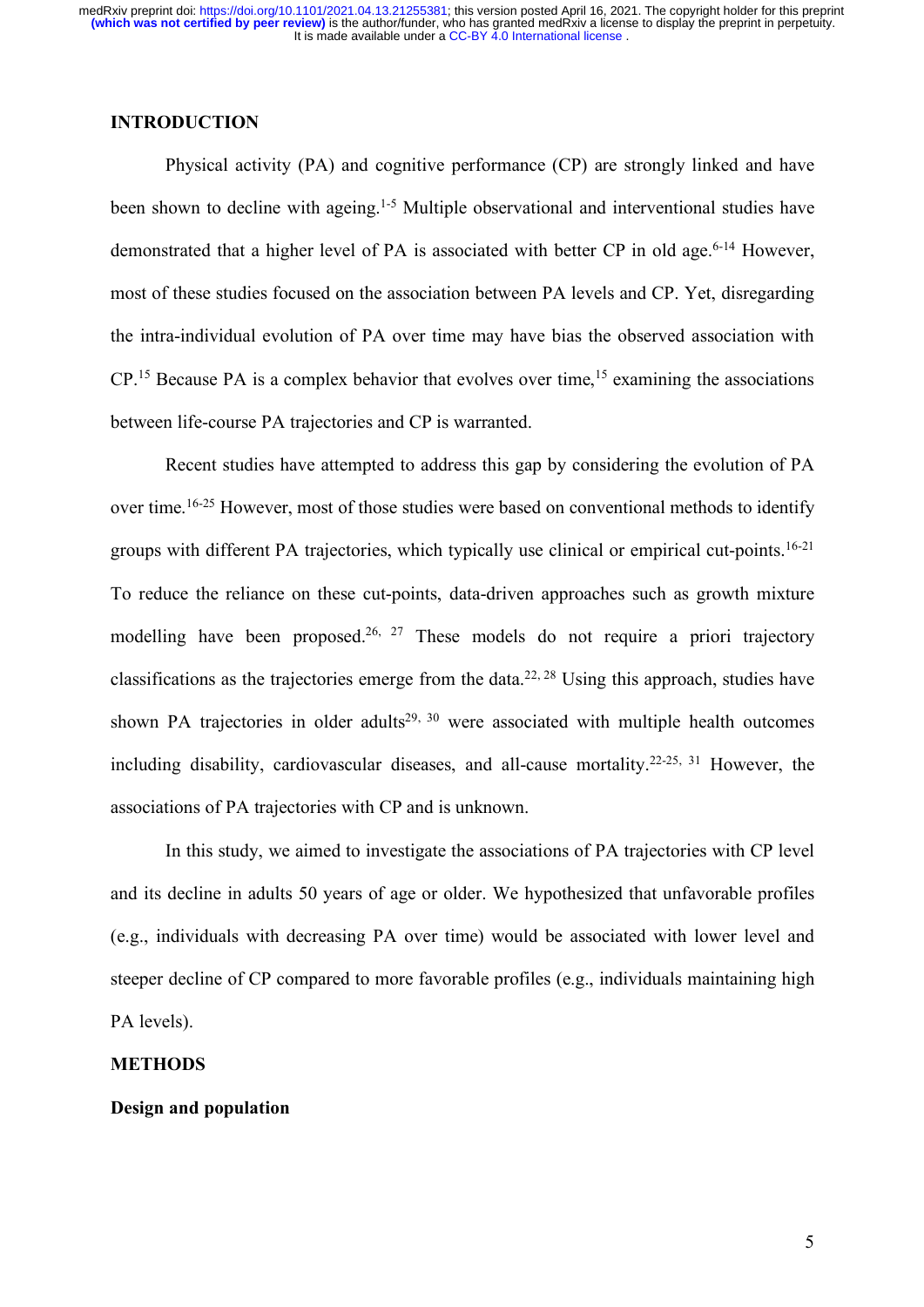Data were drawn from the Survey of Health, Ageing and Retirement in Europe (SHARE), an ongoing population-based study of health, social network, and economic conditions of community-dwelling middle-aged and older individuals, living in 28 European countries and Israel (N=139556). SHARE was described in detail elsewhere. <sup>32</sup> Briefly, participants were sampled based on probability selection methods. Individuals eligible for the study were people aged 50 years or older and their partners, irrespective of age. Data was collected using computer-assisted personal interviewing (CAPI) in participants' homes. The study was initiated in 2004 and followed by six subsequent waves with approximately two-year intervals and wave 7 being completed in 2017. Wave 3 was devoted to data collection related to childhood histories (SHARELIFE). This wave did not contain any data related to PA and CP and was therefore not used in the current study. This study was carried out in accordance with the Declaration of Helsinki. SHARE has been approved by the Ethics Committee of the University of Mannheim (waves 1-4) and the Ethics Council of the Max Plank Society (waves 4-7). All participants provided a written informed consent. Data were pseudo-anonymized and participants were informed about the storage and use of the data and their right to withdraw consent.

In the present study, we included a total of 38729 participants who fulfilled the following criteria: 1) age  $= 50$  years or older at baseline, 2) measures of PA in at least three waves, 3) measures of cognition in at least two waves, and 4) no report of diagnosed dementia (Figure 1).

## **Measures**

### Physical activity

PA was assessed as part of CAPI in waves 1, 2, 4, 5, 6, and 7 using two questions. "*How often do you engage in vigorous physical activity, such as sports, heavy housework, or a job that involves physical labor?"* and "*How often do you engage in activities that require a low or*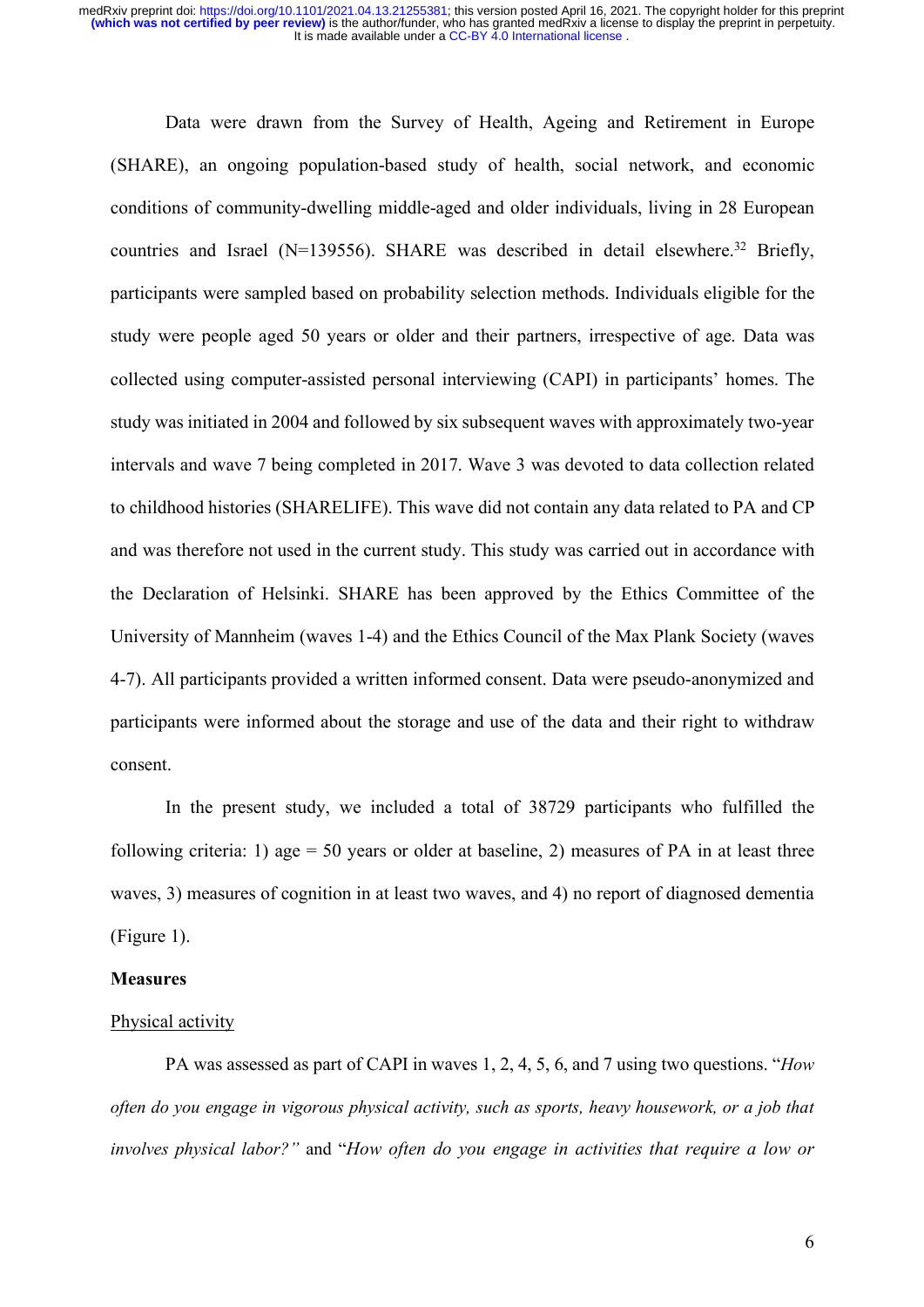*moderate level of energy such as gardening, cleaning the car, or doing a walk?"* Participants answered on a four-point scale (0=*Hardly ever, or never*; 1=*One to three times a month*; 2=*Once a week*; 3=*More than once a week*). An overall score of PA ranging from 0 to 6 was created by summing up the scores on the two questions, with higher scores reflecting greater PA.

#### Cognitive tests

CP was assessed in wave 1, 2, 4, 5, 6, and 7 using validated tests of verbal fluency, immediate recall, and delayed recall. In the verbal fluency test,  $33$  participants were instructed to name as many different animals as they could think of in one minute. The score was the total number of correctly named animals, with a higher score indicating higher verbal fluency. Immediate and delayed recall were assessed using an adapted 10-word delayed-recall test.<sup>34</sup> In the immediate-recall test, participants first listened to a 10-word list that was read out loud by the interviewer. Then, immediately after the reading of this list, participants were asked to recall as many words as possible. At the end of the cognitive testing session, the participants were asked again to recall any of the words from the list, which captured delayed recall score. Both scores ranged from 0 to 10, with a higher score indicating greater performance.

# **Covariates**

Models were adjusted for sociodemographic and health-related characteristics identified as potentially confounding and mediating factors in the association between PA and CP level and decline were identified. 35-39 The value of the covariates was the one at baseline if all PA and CP data were available. In case of missing data at baseline, the value of the covariate was taken from the closest available wave. The selected sociodemographic factors were area of Europe (Western Europe, Scandinavia, Southern Europe, Central and Eastern Europe), age (years), sex (male, female), education (seven categories based on the International Standard Classification of Education 1997),  $40$  residence (big city, suburbs or outskirts of a big city, large town, small town, rural area or village), household size (number of members), partner in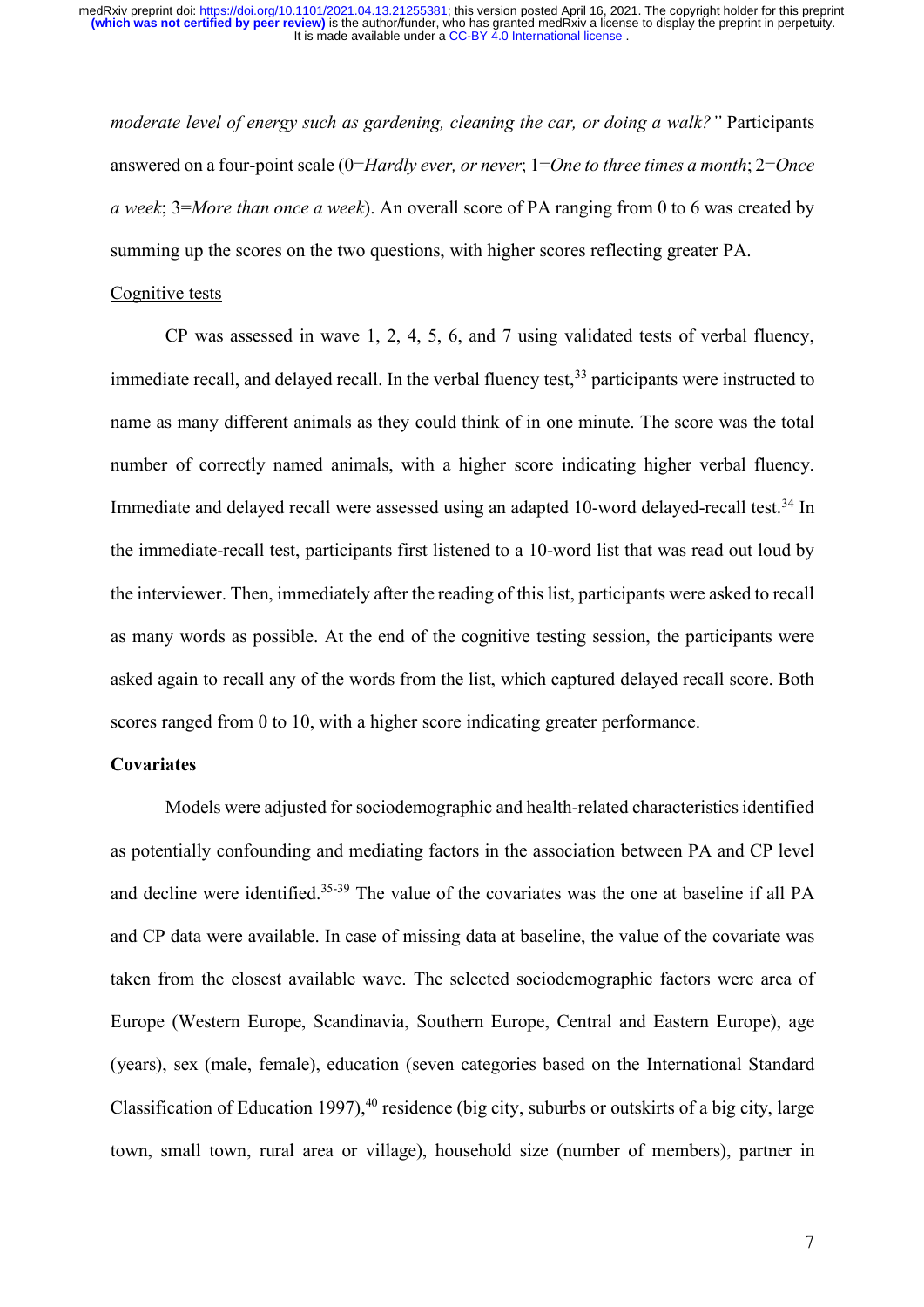household (yes, no), household net worth (standardized difference between household gross financial assets and financial liabilities), current job situation (working, not working), number of children, number of grandchildren, and attrition (non-participation in all the waves or death during the follow-up; yes, no). Health-related characteristics were the number of limitations in instrumental activities of daily living (IADL), number of depressive symptoms assessed with the EURO-D scale,<sup>41</sup> number of chronic diseases, body mass index (continuous variable), mobility limitations index (number of limitations), smoking (ever smoked daily, never smoked daily), alcohol use (more than 2 glasses of alcohol almost every day, less), frequency of eating fruits and vegetables (every day, 3-6 times a week, twice a week, once a week, less than once a week).

#### **Statistical analyses**

#### PA trajectories

As in our previous study on trajectories of depressive symptoms,<sup>28</sup> growth mixture modelling with maximum likelihood estimation was used to identify latent trajectories of PA.<sup>42</sup> This approach estimates latent classes following similar trajectories of PA over time with a high probability. Consistent with previous guidelines and literature,<sup>28, 43</sup> we first freely estimated time slopes in a latent basis growth model that was entered to the growth mixture model (i.e., the classification). Second, the most parsimonious model among those with different number of PA trajectories (i.e., classes) was determined using the following indicators: Akaike Information Criterion, Bayesian Information Criterion, sample-size adjusted Bayesian information criterion, Vuong-Lo-Mendell-Rubin likelihood ratio test, Luo-Mendell-Rubin adjusted likelihood ratio test, and bootstrap likelihood ratio test (see Supplementary Methods). Finally, we checked the number of individuals within each PA trajectory group to ensure an adequate sample size.

## Association between PA trajectories and baseline characteristics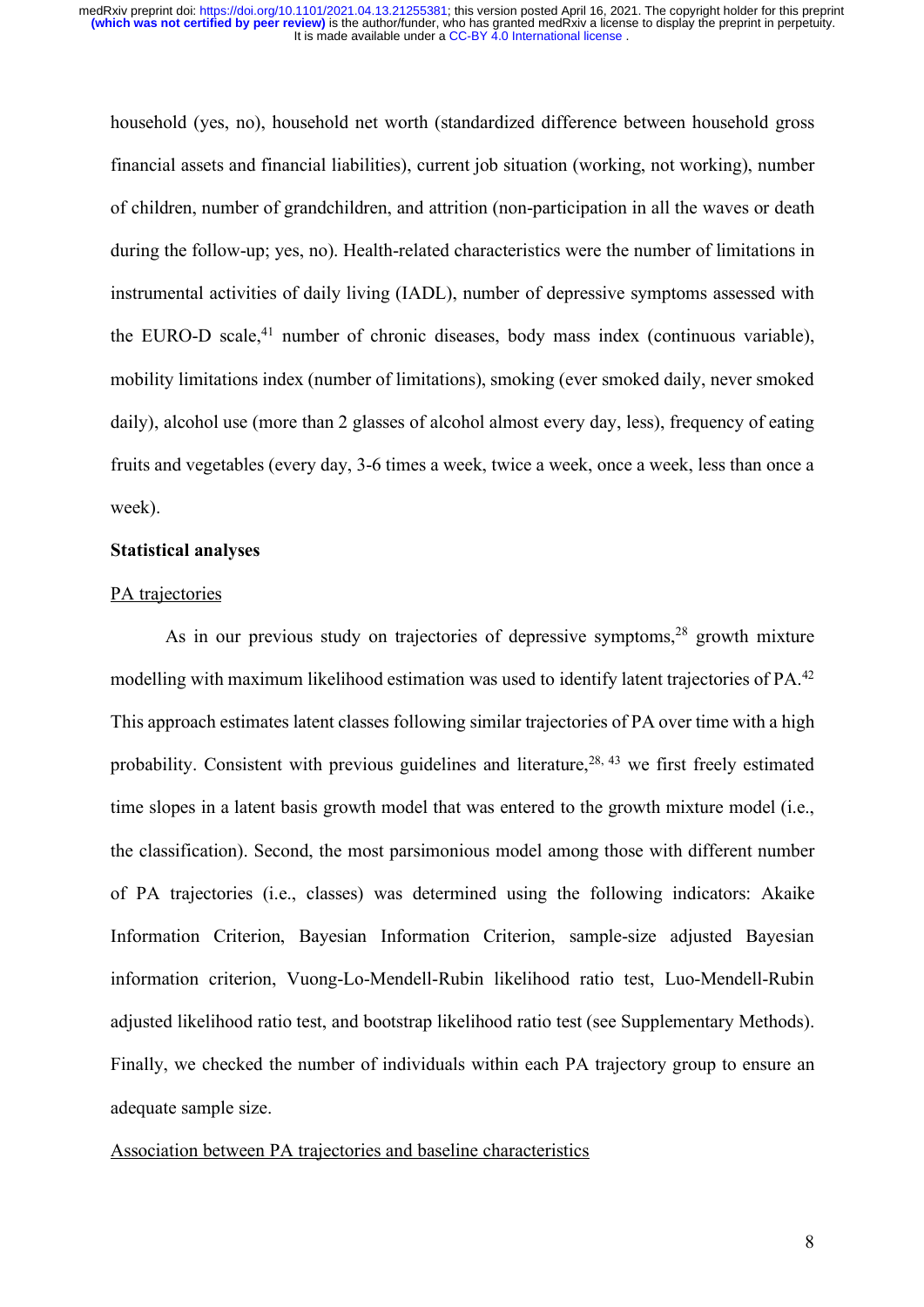First, independent samples t-tests and  $\chi^2$  tests were used to compare the differences in baseline characteristics between PA trajectories. Second, a multivariable analysis using logistic regression was performed to estimate odds ratio (OR) with 95% confidence interval (CI) for the association between participants´ baseline characteristics and PA trajectories.

#### Association between PA trajectories and the level and rate of decline of CP

We used linear mixed effects models to investigate the associations of PA trajectories with the level of CP and its rate of decline over time. The models included time in years since baseline, PA trajectory, their interaction term (PA trajectory  $\times$  time), and covariates. Model 1 was adjusted for age and sex. Other sociodemographic covariates (birth cohort, region, education, residence, household size, partner in household, household net worth, current job situation, number of children, number of grandchildren and attrition) were included in Model 2. Health-related characteristics (limitations in instrumental activities of daily living, depressive symptoms, number of chronic diseases, body mass index, mobility limitations index, smoking, alcohol use and eating behavior) were included in Model 3. We adjusted for covariates groupwise in three steps to assess whether sociodemographic and health-related characteristics may explain the observed associations. The model random structure encompassed random intercepts for participants and random linear slopes for time. In addition, we stratified the dataset according PA trajectories, and (1) fitted a crude model containing only time and (2) Models 1- 3 (except of interaction term) for each cognitive test, separately. Based on the fit of the crude stratified model, we visualized the cognitive decline across trajectories of PA and per cognitive tests.

# Sensitivity and robustness analyses

We performed three sensitivity analyses (SA), in which we replicated the growth mixture modelling on (1) a sample of participants having at least two measures of PA, two measures of CP, and no diagnosis of dementia  $(SA1: N = 67270)$ , (2) a sample only including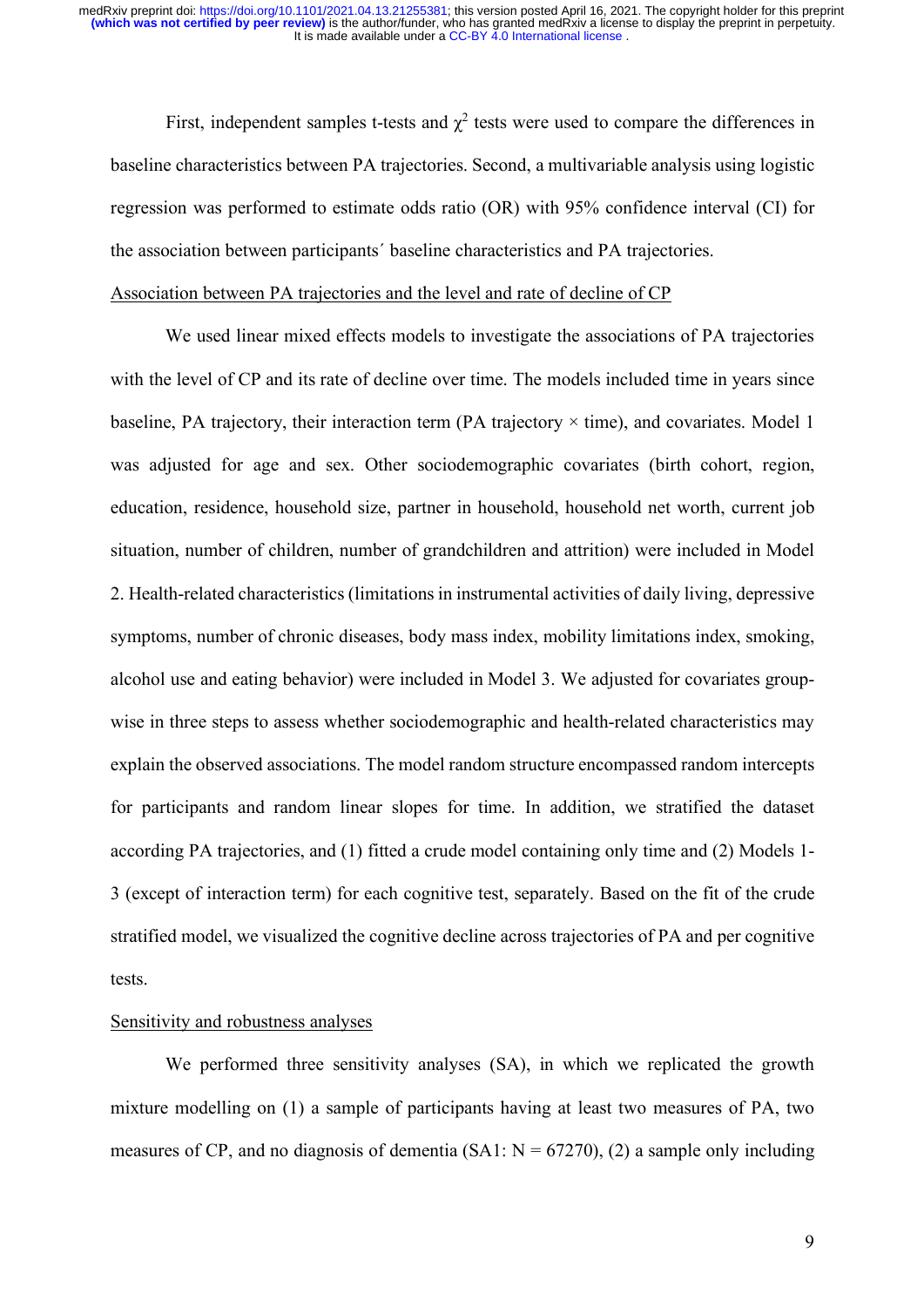surviving participants (SA2:  $N = 36248$ ), and (3) a sample of participants who neither dropped out nor died during the follow-up of the study  $(SA3: N = 29115)$ . We conducted two robustness analyses, in which we performed the growth mixture modelling on (a) the moderate physical activity measure only and (b) on the vigorous physical activity measure only.

#### **Data availability**

Access to the SHARE data is provided free of charge on the basis of a release policy that gives quick and convenient access to all scientific users worldwide after individual registration. All details about the application and registration process can be found on this website: http://www.share-project.org. The study protocol and syntax of the statistical analysis will be shared upon request from the corresponding author of this study.

# **RESULTS**

## Physical-activity trajectories

The study sample included 38729 adults 50 years of age or older (63 years on average, 57% women). Two PA trajectory groups emerged from the growth mixture modelling as the best model for describing the longitudinal data: constantly-high PA (N=27634: 71%) and decreasing PA (N=11095; 29%) (Figure 2). This two-trajectory solution showed acceptable fit to the data, although with relatively low entropy (0.603), thereby indicating some overlap between the two classes. Results from the process of model selection, including the results of the sensitivity and robustness analyses, are provided in the supplementary materials. Physical-activity trajectories and baseline characteristics of the participants

Table 1 summarizes the characteristics of the participants stratified by PA trajectory. Compared with the constantly-high PA group, individuals with decreasing PA showed lower baseline level in the three measures of CP (mean verbal fluency 17.9 vs. 21.5; mean immediate recall 4.7 vs. 5.5; mean delayed recall 3.2 vs. 4.1; *p*s<0.001). In addition, individuals with decreasing PA were older  $(p<0.001)$  and predominantly women  $(p<0.001)$ .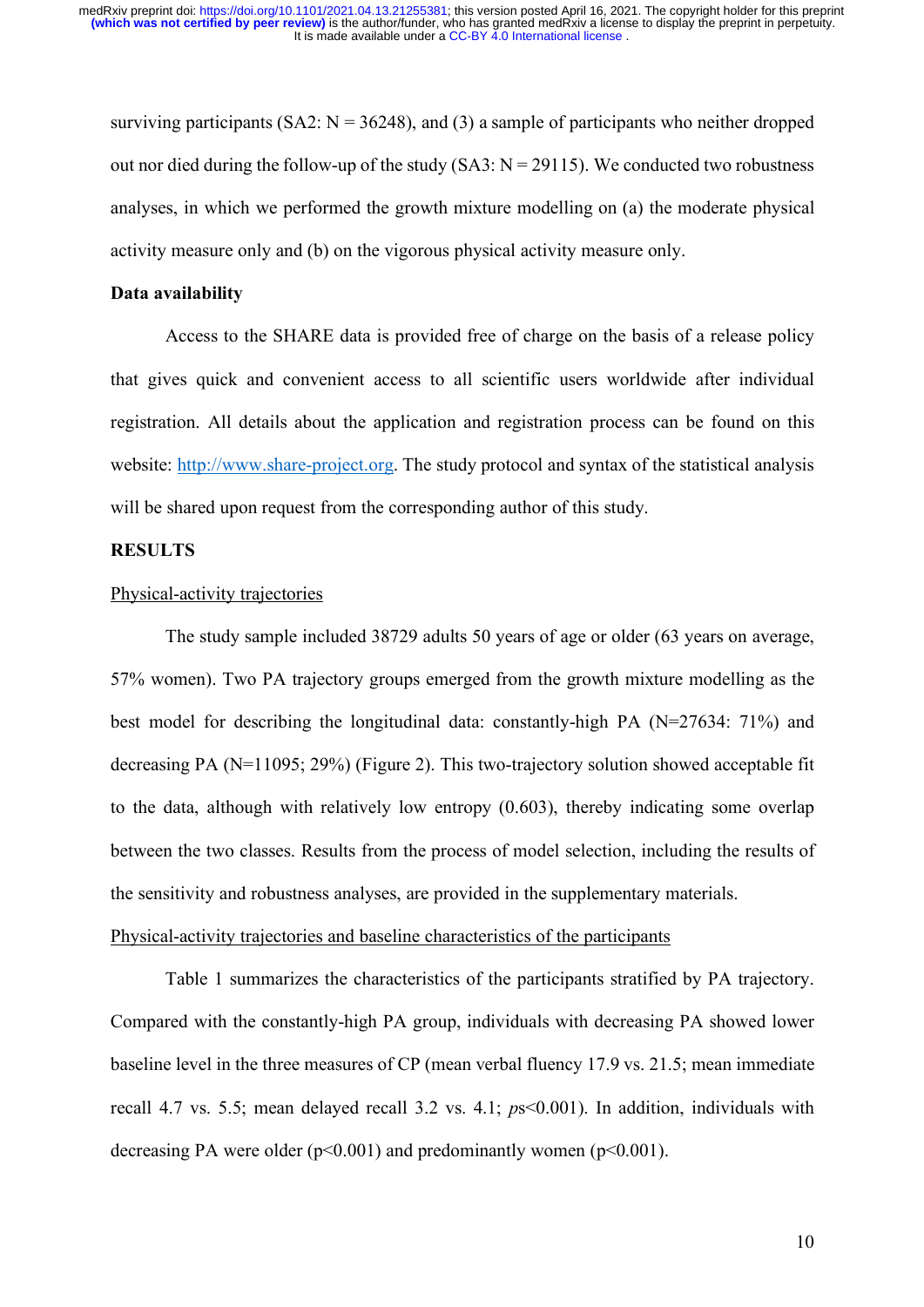Table 2 shows the results of the logistic regression models testing the association between PA trajectories and participants' sociodemographic and health-related characteristics. Compared to individuals with the constantly-high PA, decreasing PA was associated with older age, lower education, lower household wealth, non-urban residence, not working, living without a partner, greater depressive symptoms, more limitations in IADL and mobility, more chronic diseases, smoking, obesity and poor diet. When compared to Western Europe, decreasing PA was more likely to occur in Southern Europe and Israel and less likely in Scandinavia and Central and Eastern Europe.

# Physical-activity trajectories and cognitive performance

Table 3 shows the results of the linear mixed effects models. Compared with individuals from the constantly high-PA group, individuals in the decreasing PA group had a significantly lower level of baseline CP, independently of all covariates ( $p<0.001$  for all three measures in Model 1, 2 and 3). Individuals in the decreasing PA group also had a steeper decline of CP in all CP measures, independently from covariates, as showed by the PA trajectory  $\times$  time interaction (p<0.001 for all three measures in Models 1, 2, and 3).

When stratified by the PA trajectory, individuals from the constantly-high PA group had negligible rates of decline in immediate recall, verbal fluency and none in delayed recall, while individuals from the decreasing PA group showed steeper rates of decline in all three cognitive measures (Figure 3). Adjustment for covariates only slightly attenuated the rates of decline. In the fully-adjusted models, individuals from the decreasing PA group had a steeper decline in all cognitive measures (immediate recall:  $\beta$ =-0.04; 95% CI=-0.05 to -0.04; verbal fluency:  $\beta$ =-0.22; 95% CI=-0.24 to -0.21; delayed recall:  $\beta$ =-0.04; 95% CI=-0.05 to -0.04), in comparison to the other group. In contrast, individuals from the constantly high PA group only demonstrated a small decline in immediate recall  $(3 -0.01; 95\% \text{ CI} -0.01 \text{ to } -0.01)$  and verbal fluency  $(β = -1.01; 95\% \text{ CI} -0.01 \text{ to } -0.01)$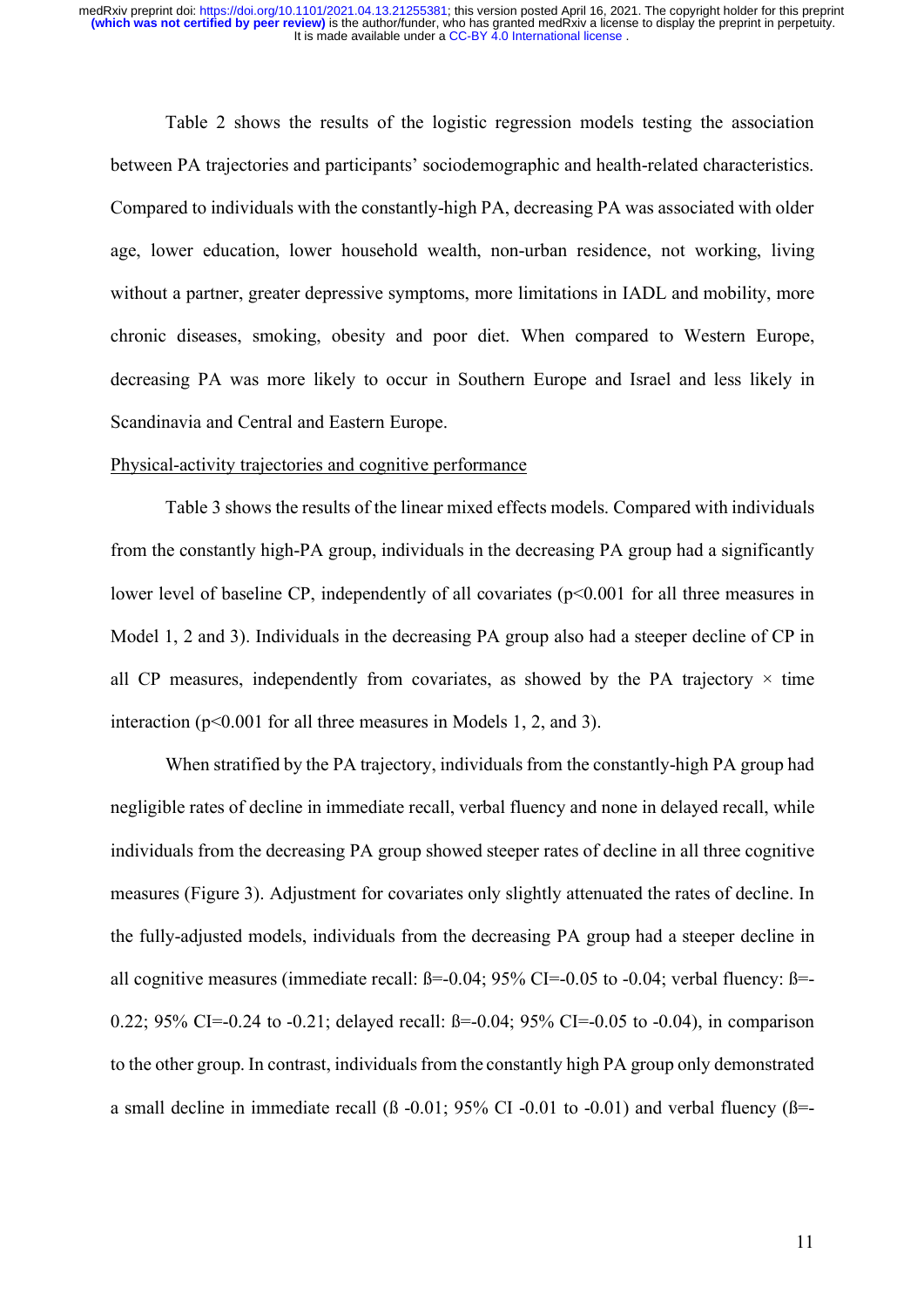0.05; 95% CI -0.06 to -0.04) and none in delayed recall  $(\beta = 6.0x10^{-4}; 95\% \text{ CI} -2.2x10^{-3} \text{ to}$  $3.4x10^{-3}$ ).

#### Sensitivity and robustness analyses

The SA and robustness analyses (Supplementary tables S4, S5, and S6) yielded similar results as the main analysis. Specifically, we replicated the 2-class solution (see supplementary methods). Furthermore, the linear mixed effects models showed that, compared with individuals from the constantly high PA group, individuals from the decreasing PA group had a significantly lower level of baseline in the three CP measures and exhibited a steeper decline of those measures. The only difference is that the associations between the PA groups and the decline of immediate and delayed recall over time did not remain significant after the adjustment for all the covariates.

# **DISCUSSION**

In the present large-scale longitudinal multicentric study of adults aged 50 years and older, we identified two distinct PA trajectories: constantly-high PA and decreasing PA. These profiles of PA trajectories were associated with the level of CP and the rate of its decline over time. Compared with the constantly-high PA profile, the decreasing PA profile was significantly associated with lower baseline levels of CP, and with a significantly steeper decline over time of CP. These associations were only slightly attenuated after adjustment for the sociodemographic and health-related characteristics. These findings suggest that the CP decline over time is mirrored in the longitudinal changes of PA.

Our results complement the literature on the association of PA and CP during ageing from a longitudinal perspective. Using growth mixture modelling, we identified two distinct PA trajectories over time. One PA trajectory showed PA levels that remained constant across time, a finding that is consistent with previous studies that observed stable PA trajectories in old age.22, 23, 44 The second PA trajectory that emerged showed a decreased PA across time. This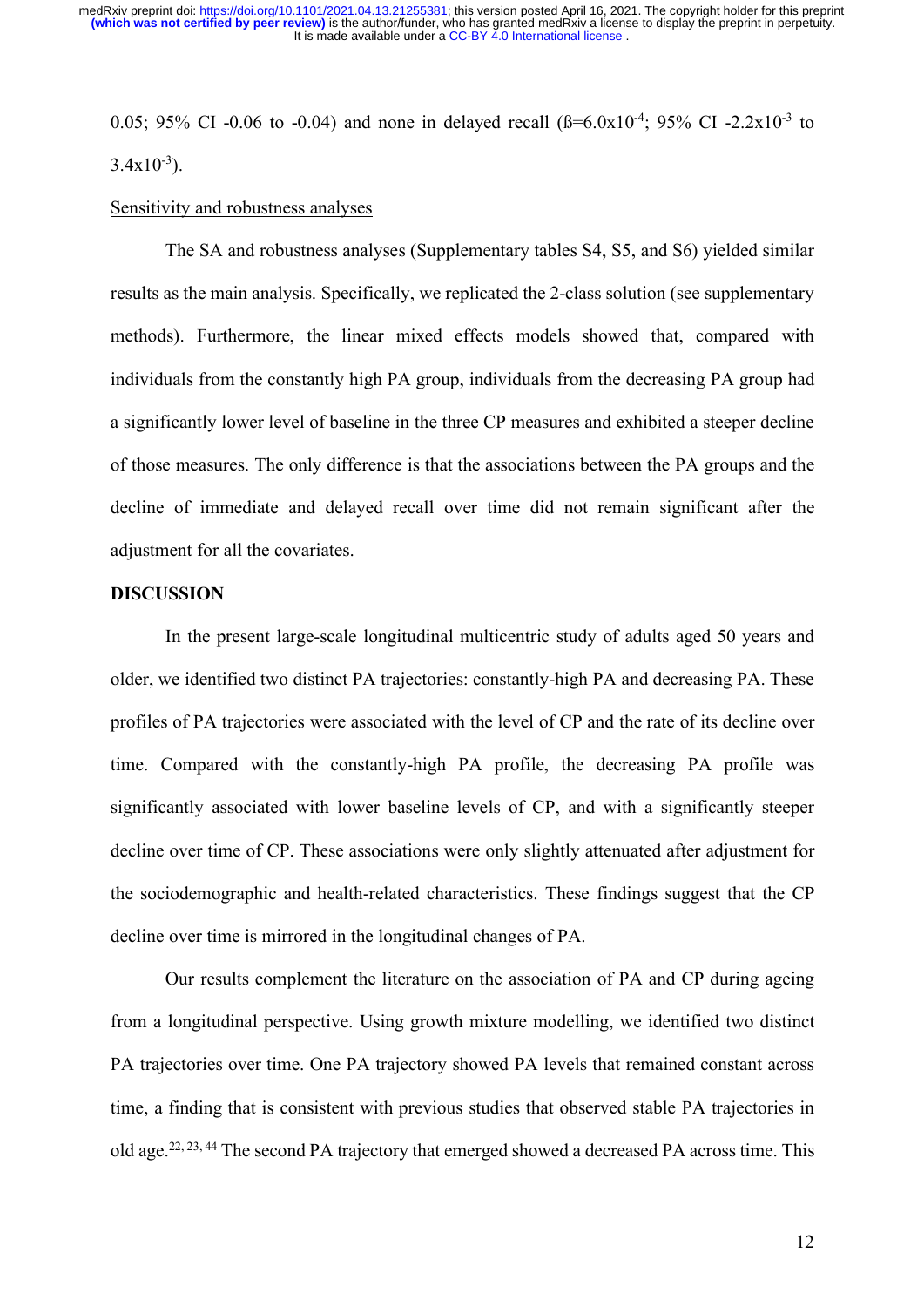result is in line with previous studies that have observed a reduction in PA at old age.<sup>25, 45</sup> However, in addition to these two PA trajectories, other studies found increasing PA trajectories in middle aged and older adults.<sup>24, 45</sup> Moreover, studies often reported three or four PA trajectory groups, which contrasts with the two PA trajectories that have emerged from the current data.<sup>45</sup> This discrepancy may be explained by the features of the scale that was used to measure PA (i.e., 2-items measuring the frequency of usual moderate and vigorous PA), which was associated with low variance. As such, it was difficult to identify clearly distinct PA trajectories as indicated by the low level of entropy observed between our two selected PA groups.

In the present study, 71% of our sample were classified in the more favorable profile (i.e., constantly high PA), while only 29% were classified in the unfavorable profile (i.e., decreasing PA). This result is rather consistent with previous studies observing that about 30% of older adults showed a decreasing PA trajectory across time.<sup>22, 24, 25</sup> However, while this finding is very encouraging in terms of public health, it must be interpreted with caution given that, in our study, PA was assessed using a self-reported questionnaire, which may have biased the estimation of participants' PA behaviors. Furthermore, when age is used as the time scale instead of the wave of measurement (i.e., using an accelerated longitudinal design assessing PA evolution from 65 to 100 years), results showed a clear decline in PA across aging in all the PA groups.23, 31

We observed that a number of sociodemographic and health-related characteristics are associated with the PA trajectories. In particular, older age, worse socioeconomic status, poor lifestyle profile and worse health were associated with increased odds of belonging to the unfavorable PA group. Our findings are consistent with previous studies that have investigated the multiple correlates of higher engagement in PA.<sup>35, 39</sup> For example, chronic conditions,  $36$ depressive symptoms,<sup>37</sup> or lower level education,<sup>38</sup> have been found to be associated with a lower level of engagement in PA. Our results confirm these associations but also reveal that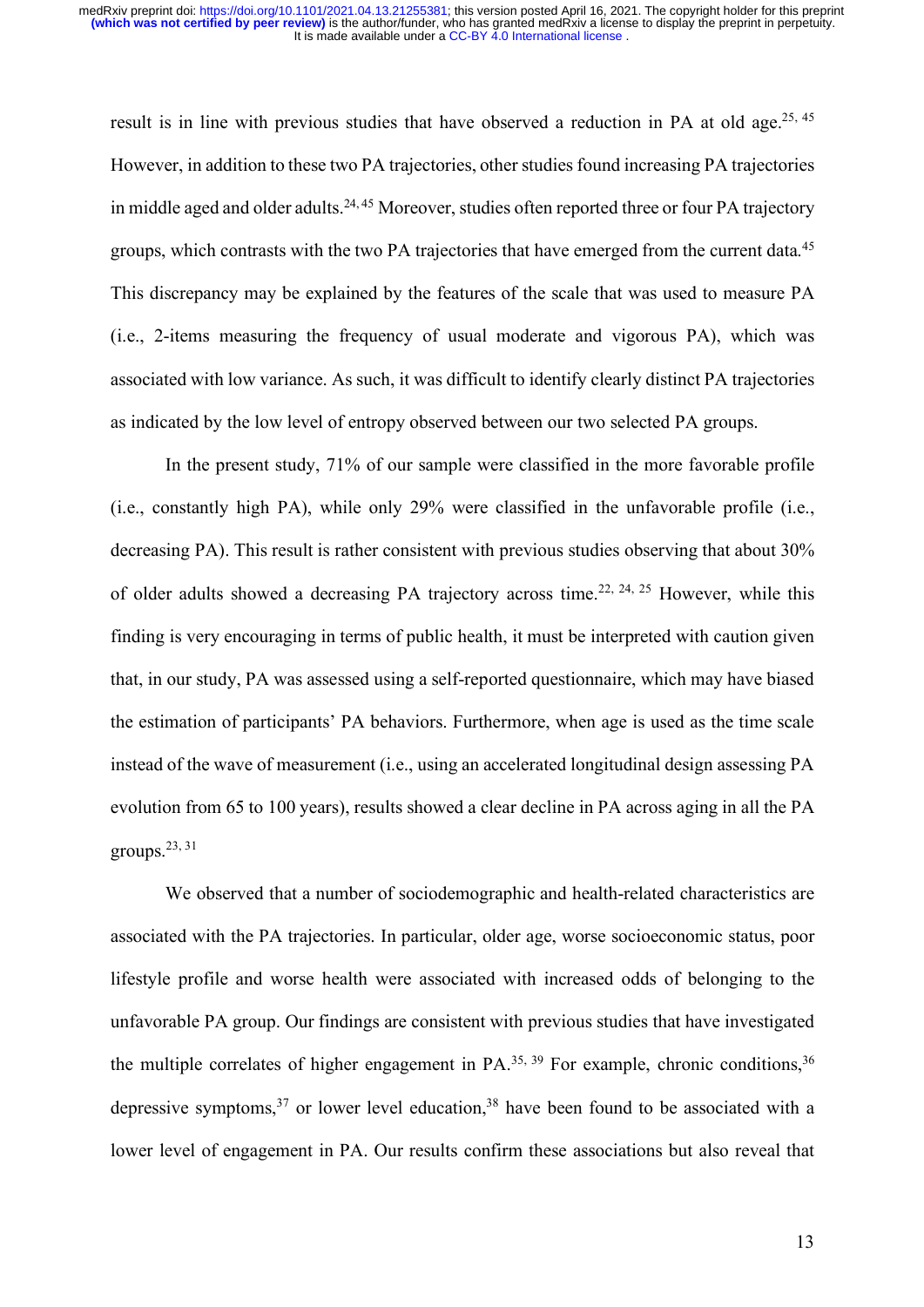these factors are not only associated with the level of PA engagement, but also with its evolution across time. Even though causality cannot be established due to observational design of this study, these findings indicate that decline in PA and CP could be predicted. Focusing health care and preventive efforts on subgroups of individuals with a low socioeconomic status and poor health profile could contribute to prevention of decreasing PA and CP.

The strong relationship between higher levels of PA and better cognitive function are well-established,<sup>1-5</sup> and our results confirm this association. To the best of our knowledge, our study was the first to investigate this association using a data-driven approach to identify PA trajectories. One study has estimated trajectories of PA over 28 years in people with or without dementia and found that PA started to decline nine years before the diagnosis of dementia. <sup>46</sup> A result that rather suggests that changes in PA may simply result from the decline in CP, which is consistent with other studies that have observed an association from changes in CP to changes in PA. 1, 47 Moreover, intervention studies in older adults observed a protective effect of an increased PA on CP,<sup>12, 14</sup> although other studies did not.<sup>48-50</sup> However, these studies focused on relatively short-term changes in PA (i.e., from one time of measurement to another one; or before and after an intervention), but disregarded the long-term trajectories of PA across time. Overall, our results are in line with previous studies showing that changes in PA are associated with changes in CP.

Several mechanisms have been suggested to explain the association between higher level of PA and a maintained level of CP.<sup>14, 51-57</sup> For example, PA has been associated with increased brain plasticity, angiogenesis, synaptogenesis, and neurogenesis primarily through the release of growth factors such as brain-derived neurotrophic factor, insulin-like growth factor-1 and vascular endothelial growth factor. <sup>53, 54, 56</sup> Moreover, the cognitive demands inherent in many types of PA, which may include planning, reasoning, decision-making, and multitasking, may also have positive effects on the brain.57-60 Alternatively, additional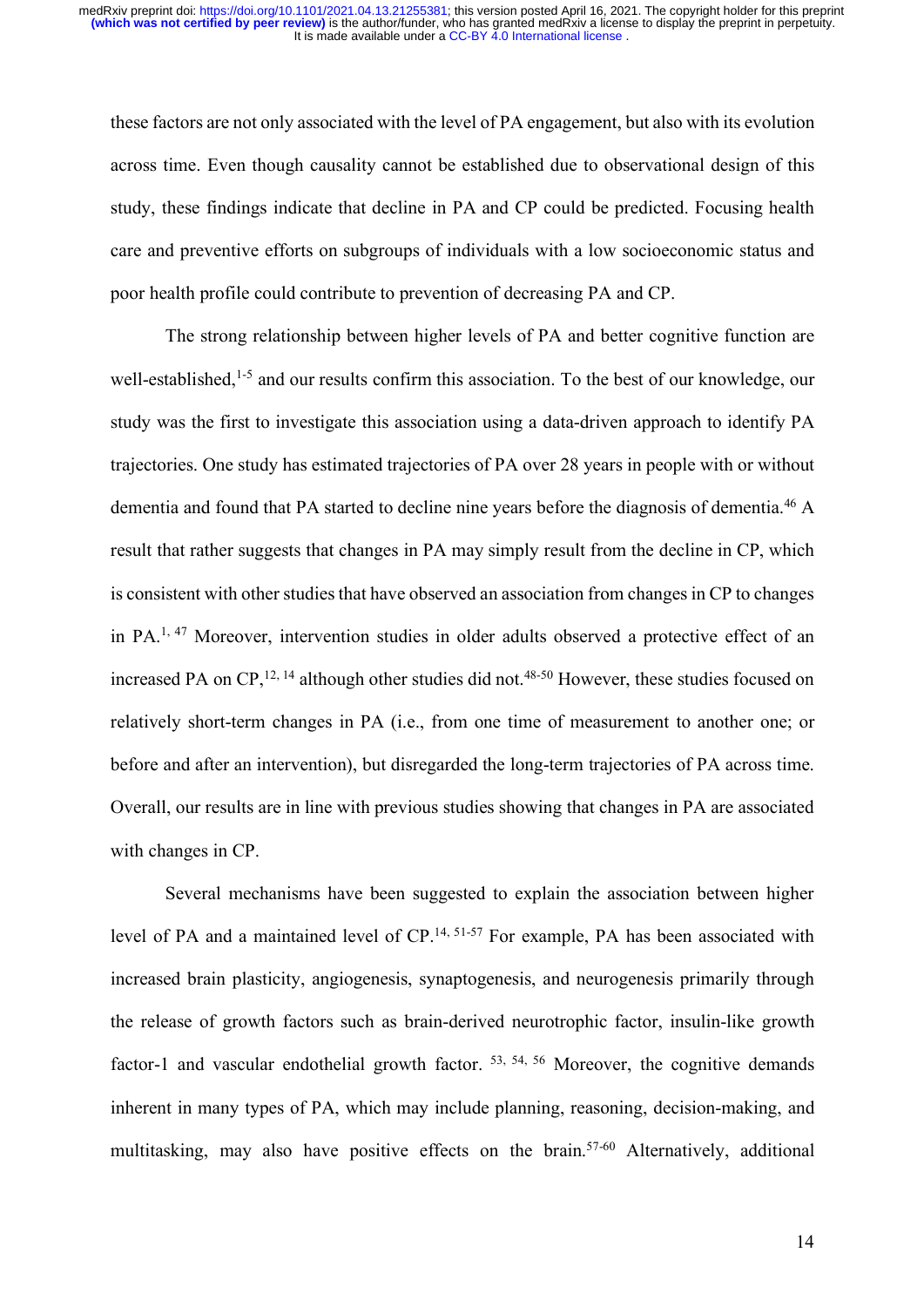mechanisms have been suggested to explain the association in the other direction – i.e., from cognitive functioning to higher engagement in physical activity. 61-64 In particular, anchored within the theory of effort minimization in physical activity (TEMPA), $65$  these studies showed that cognitive function are critical to counteract the automatic tendency to effort minimization, thereby favoring engagement in PA.

Among the strengths of the present study are the large sample size, the longitudinal design, the data driven approach to identify PA trajectories across time, and the reliance on three measures of CP based on established procedures. However, some limitations should be noted. First, PA was assessed using a self-reported questionnaire, which may have reduced measurement validity. Second, the two PA groups differed in both the initial PA levels (i.e., high vs. moderate) and the evolution of PA across time (i.e., maintaining vs. decreasing). As such, it was not possible to disentangle the influence of these two factors (i.e., level or slope) on CP. Future research should rely on a more detailed and reliable questionnaire or on devicebased measures of PA to be able to better discriminate between PA trajectories, and of their associations with CP. Likewise, as the PA groups differed regarding overall health related condition, we cannot exclude that the a steeper cognitive decline observed the unfavorable PA profile can result from this poorer health condition rather than the change in PA. Furthermore, as it cannot be avoided in long-term longitudinal studies, we cannot exclude a selection bias due to attrition. Yet, to minimize this bias, our statistical analyses were adjusted for attrition and we conducted sensitivity analyses excluding participants who dropped out or died during the follow-up. Finally, the correlational nature of the SHARE design cannot guarantee causal links between PA trajectories and CP decline.

In conclusion, these findings confirm the hypothesis that an unfavorable PA profile may be associated with weaker CP in old age, thereby supporting the need to promote effective strategies to help individuals to maintain their PA levels over the life course.

15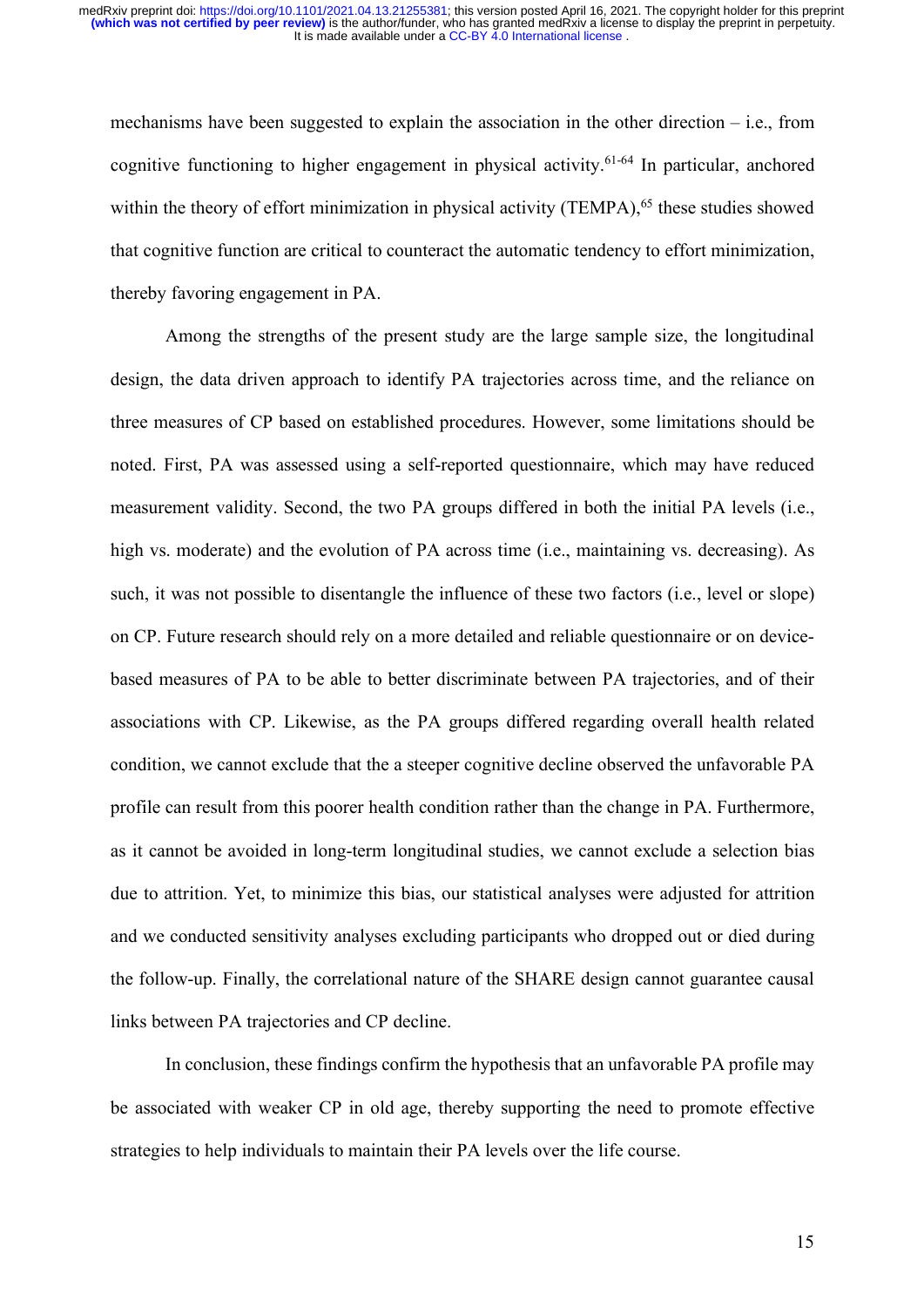|                                                 | Constantly high<br>physical activity<br>$(n=27634)$ | Decreasing<br>physical<br>activity<br>$(n=11095)$ | P value |
|-------------------------------------------------|-----------------------------------------------------|---------------------------------------------------|---------|
| Cognition                                       |                                                     |                                                   |         |
| Immediate recall, mean $\pm$ SD                 | $5.5 \pm 1.6$                                       | $4.7 \pm 1.8$                                     | < 0.001 |
| Verbal fluency, mean $\pm$ SD                   | $21.5 \pm 7.3$                                      | $17.9 \pm 7.1$                                    | < 0.001 |
| Delayed recall, mean $\pm$ SD                   | $4.1 \pm 2.0$                                       | $3.2 \pm 2.0$                                     | < 0.001 |
| Sociodemographic characteristics                |                                                     |                                                   |         |
|                                                 | $61.2 \pm 8.0$                                      | $66.8 \pm 9.6$                                    | < 0.001 |
| Age, mean $\pm$ SD                              |                                                     |                                                   | < 0.001 |
| Women, $n$ $\left(\frac{9}{6}\right)$           | 15 095 (55)                                         | 6819 (62)                                         | < 0.001 |
| High education <sup>1</sup> , n $(\% )$         | 6 601 (24)                                          | 1487(13)                                          | < 0.001 |
| Highest decile of household net worth, $n$ (%)  | 3228(12)                                            | 644(6)                                            |         |
| Urban residence <sup>2</sup> , $n$ (%)          | 7667(28)                                            | 3061(28)                                          | 0.76    |
| Employed or self-employed, $n$ (%)              | 11166(40)                                           | 1750(16)                                          | < 0.001 |
| Two or more household members, $n$ (%)          | 22 958 (83)                                         | 8 418 (76)                                        | < 0.001 |
| Partner in household, n (%)                     | 21 488 (78)                                         | 7693(69)                                          | < 0.001 |
| Two or more children, $n$ (%)                   | 20 721 (75)                                         | 8 128 (73)                                        | < 0.001 |
| Two or more grandchildren, n (%)                | 13 154 (48)                                         | 6727(61)                                          | < 0.001 |
| Region, $n$ $(\%)$                              |                                                     |                                                   |         |
| Western Europe                                  | 11 618 (42)                                         | 4 107 (37)                                        | < 0.001 |
| Scandinavia                                     | 3334(12)                                            | 743 (7)                                           |         |
| Southern Europe                                 | 4 4 5 9 (16)                                        | 2 870 (26)                                        |         |
| Central and Eastern Europe                      | 7204(26)                                            | 2 820 (25)                                        |         |
| Israel                                          | 1019(4)                                             | 555 $(5)$                                         |         |
| Health-related characteristics                  |                                                     |                                                   |         |
| High depressive symptoms <sup>3</sup> , $n$ (%) | 5 909 (21)                                          | 3945(36)                                          | < 0.001 |
| One or more limitations in IADL, $n$ (%)        | 2026(7)                                             | 2682(24)                                          | < 0.001 |
| One or more chronic diseases, $n$ (%)           | 19 536 (71)                                         | 9542(86)                                          | < 0.001 |
| One or more mobility limitations, $n$ (%)       | 10269(37)                                           | 7 3 2 6 (66)                                      | < 0.001 |
| Smoking, $n$ $(\%)$                             | 18 997 (69)                                         | 7762(70)                                          | 0.02    |
| Alcohol, $n$ $\left(\frac{9}{6}\right)$         | 4960(18)                                            | 1567(14)                                          | < 0.001 |
| Obesity <sup>4</sup> , n $(\%$ )                | 4 984 (18)                                          | 3202(29)                                          | < 0.001 |
| Poor diet <sup>5</sup> , $n$ (%)                | 6 032 (22)                                          | 2 950 (27)                                        | < 0.001 |

**Table 1** Baseline characteristics of the participants across PA trajectories

<sup>1</sup> International Standard Classification of Education level 5 or 6; <sup>2</sup> big city, its suburbs or outskirts; <sup>3</sup> 4 or more points on EURO-D scale; <sup>4</sup> body mass index 30 and more; <sup>5</sup> fruits or vegetables less than every day

SD, standard deviation; IADL, instrumental activities of daily living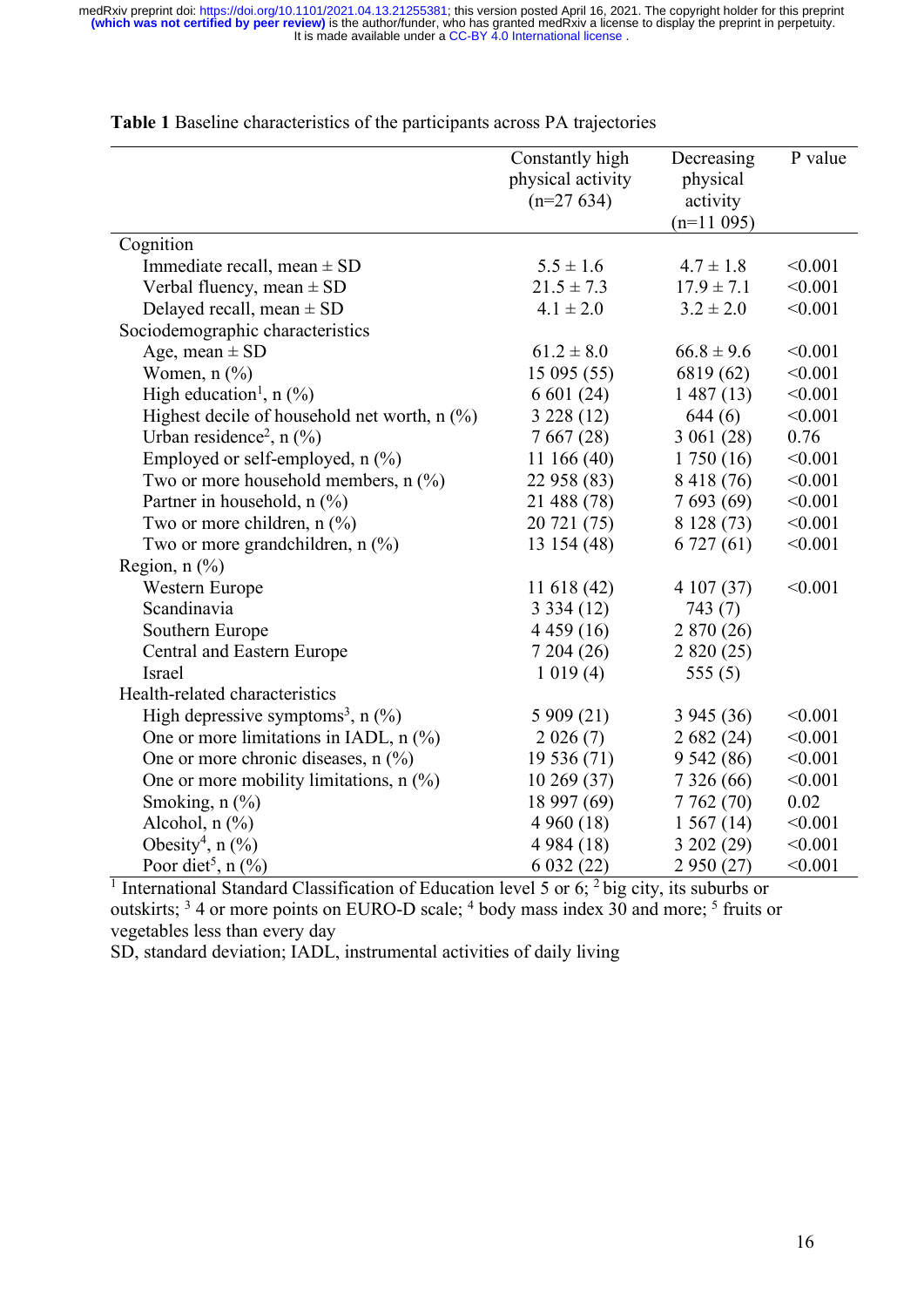| Sociodemographic characteristics      | OR (95% CI)              |
|---------------------------------------|--------------------------|
| Age                                   | $1.08(1.07; 1.08)$ **    |
| Women                                 | 1.01(0.95; 1.07)         |
| High education <sup>1</sup>           | $0.60(0.56; 0.65)$ **    |
| Highest decile of household net worth | $0.61(0.55; 0.67)$ **    |
| Urban residence <sup>2</sup>          | $0.94(0.89; 1.00)*$      |
| Employed or self-employed             | $0.70(0.65; 0.75)$ **    |
| Two or more household members         | 1.05(0.93; 1.19)         |
| Partner in household                  | $0.82$ $(0.74; 0.92)$ *  |
| Two or more children                  | 0.95(0.89; 1.01)         |
| Two or more grandchildren             | 1.04(0.98; 1.11)         |
| Region, $n$ $(\%)$                    |                          |
| Western Europe                        | Reference                |
| Scandinavia                           | $0.58(0.53; 0.65)$ **    |
| Southern Europe                       | $2.60(2.41; 2.79)$ **    |
| Central and Eastern Europe            | $0.82$ $(0.76; 0.88)$ ** |
| Israel                                | $1.84$ $(1.61; 2.11)$ ** |
| Health-related characteristics        |                          |
| High depressive symptoms <sup>3</sup> | $1.50(1.42; 1.60)$ **    |
| One or more limitations in IADL       | $2.28(2.12; 2.46)$ **    |
| One or more chronic diseases          | $1.28(1.20; 1.38)$ **    |
| One or more mobility limitations      | $1.80(1.70; 1.91)$ **    |
| Smoking                               | $1.57(1.48; 1.66)$ **    |
| Alcohol                               | 0.95(0.88; 1.02)         |
| Obesity <sup>4</sup>                  | $1.63$ $(1.53; 1.73)$ ** |
| Poor diet <sup>5</sup>                | $1.44$ $(1.35; 1.53)$ ** |

**Table 2** Associations of participants´ characteristics with decreasing physical activity

\*p<0.05; \*\*p<0.001

OR, odds ratio; CI, confidence interval

All characteristics were entered into the model. In addition, the model included attrition and cognition (mean of z-scores of all three cognitive tests). Because of collinearity, birth cohort was not included into the model.

<sup>1</sup> International Standard Classification of Education level 5 or 6;  $2$  big city, its suburbs or outskirts; 3 4 or more points on EURO-D scale; 4 body mass index 30 and more; 5 fruits or vegetables less than every day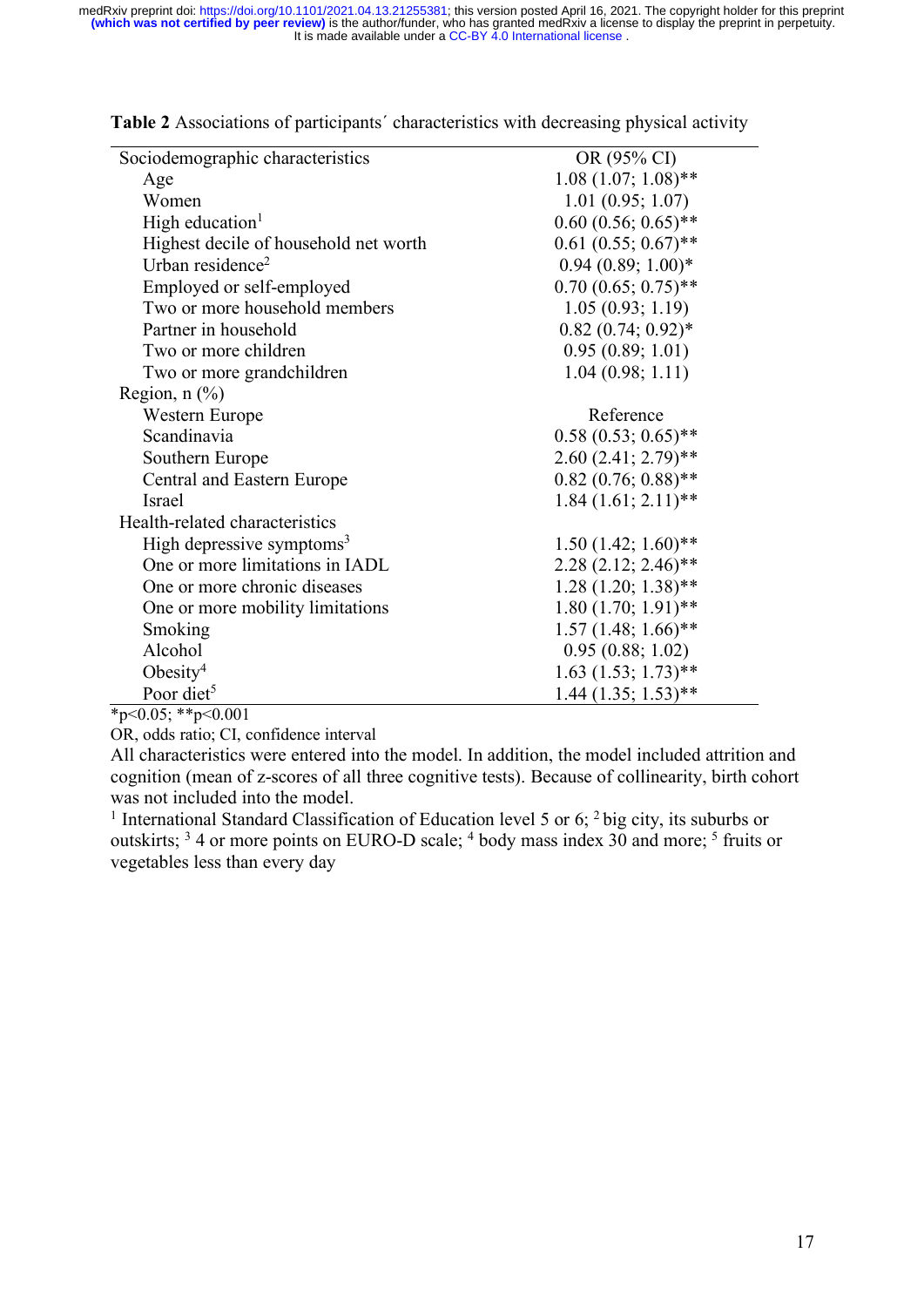It is made available under a CC-BY 4.0 International license. **(which was not certified by peer review)** is the author/funder, who has granted medRxiv a license to display the preprint in perpetuity. medRxiv preprint doi: [https://doi.org/10.1101/2021.04.13.21255381;](https://doi.org/10.1101/2021.04.13.21255381) this version posted April 16, 2021. The copyright holder for this preprint

|                                                                                                              | Model 1                           | Model 2                                         | Model 3                                |  |  |
|--------------------------------------------------------------------------------------------------------------|-----------------------------------|-------------------------------------------------|----------------------------------------|--|--|
|                                                                                                              |                                   | $\beta$ (95% CI)                                |                                        |  |  |
| Association of decreasing physical activity with the level of cognitive performance                          |                                   |                                                 |                                        |  |  |
| Immediate recall                                                                                             | $-0.47$ ( $-0.50$ ; $-0.44$ )**   | $-0.18$ $(-0.21; -0.15)$ **                     | $-0.10$ $(-0.13; -0.06)$ **            |  |  |
| Verbal fluency                                                                                               | $-2.58$ $(-2.73; -2.43)$ **       | $-1.03$ $(-1.17; -0.90)$ **                     | $-0.71$ $(-0.85; -0.57)$ **            |  |  |
| Delayed recall                                                                                               | $-0.51$ $(-0.55; -0.47)$ **       | $-0.17$ $(-0.21; -0.14)$ <sup>**</sup>          | $-0.08$ $(-0.12; -0.04)$ **            |  |  |
| Association of decreasing physical activity with the rate of cognitive decline (physical activity trajectory |                                   |                                                 |                                        |  |  |
| $\times$ time)                                                                                               |                                   |                                                 |                                        |  |  |
| Immediate recall                                                                                             | $-0.03$ $(-0.04; -0.03)$ **       | $-0.03$ $(-0.04; -0.03)$ **                     | $-0.03$ $(-0.04; -0.03)$ **            |  |  |
| Verbal fluency                                                                                               | $-0.17$ $(-0.19; -0.15)$ **       | $-0.15$ $(-0.17; -0.14)$ **                     | $-0.16$ $(-0.17; -0.14)$ **            |  |  |
| Delayed recall                                                                                               | $-0.04$ ( $-0.05$ ; $-0.04$ )**   | $-0.04$ ( $-0.05$ ; $-0.04$ )**                 | $-0.04$ ( $-0.05$ ; $-0.04$ )**        |  |  |
| Rate of cognitive decline stratified by trajectory of physical activity                                      |                                   |                                                 |                                        |  |  |
| Decreasing physical activity                                                                                 |                                   |                                                 |                                        |  |  |
| Immediate recall                                                                                             | $-0.05$ $(-0.05; -0.04)$ **       | $-0.04$ ( $-0.05$ ; $-0.04$ )**                 | $-0.04$ ( $-0.05$ ; $-0.04$ )**        |  |  |
| Verbal fluency                                                                                               | $-0.24$ $(-0.26; -0.23)$ **       | $-0.23$ $(-0.24; -0.21)$ **                     | $-0.22$ $(-0.24; -0.21)$ **            |  |  |
| Delayed recall                                                                                               | $-0.05$ $(-0.05; -0.04)$ **       | $-0.04$ ( $-0.05$ ; $-0.04$ )**                 | $-0.04$ $(-0.05; -0.04)$ **            |  |  |
| Constantly high physical activity                                                                            |                                   |                                                 |                                        |  |  |
| Immediate recall                                                                                             | $-0.01$ $(-0.01; -0.01)$ **       | $-0.01$ $(-0.01; -0.01)$ **                     | $-0.01$ $(-0.01; -0.01)$ **            |  |  |
| Verbal fluency                                                                                               | $-0.07$ $(-0.08; -0.06)$ **       | $-0.06$ ( $-0.06$ ; $-0.05$ ) **                | $-0.05$ ( $-0.06$ ; $-0.04$ )**        |  |  |
| Delayed recall                                                                                               | $-2.2x10^{-3}$ $(-4.9x10^{-3})$ ; | $-2.2 \times 10^{-4}$ $(-2.5 \times 10^{-3})$ ; | $6.0x10^{-4}$ (-2.2x10 <sup>-3</sup> ; |  |  |
|                                                                                                              | $5.4x10^{-4}$                     | $3.0x10^{-3}$                                   | $3.4x10^{-3}$                          |  |  |

**Table 3** Level of cognitive performance and rate of cognitive decline per year across trajectories of physical activity

 $*p<0.05$ ;  $*p<0.001$ 

CI, confidence interval

Results are derived from linear mixed effects models.

Model 1: adjusted for age and sex

Model 2: adjusted for age, sex, birth cohort, region, education, residence, household size, partner in household, household net worth, current job situation, number of children, number of grandchildren and attrition

Model 3: adjusted for age, sex, birth cohort, region, education, residence, household size, partner in household, household net worth, current job situation, number of children, number of grandchildren, attrition, limitations in instrumental activities of daily living, depressive symptoms, number of chronic diseases, body mass index, mobility limitations index, smoking, alcohol use and eating behavior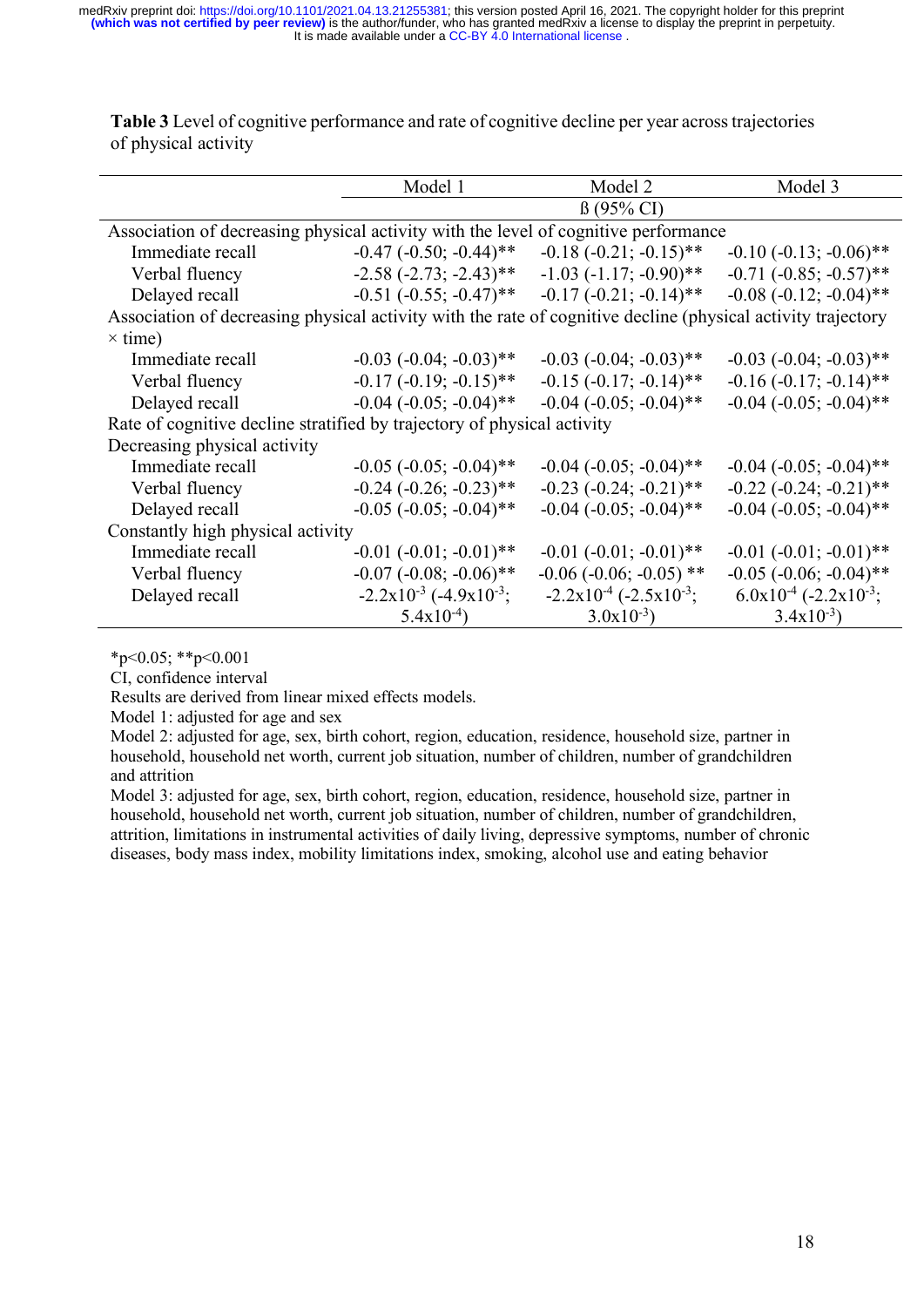

**Figure 1** Selection of the study sample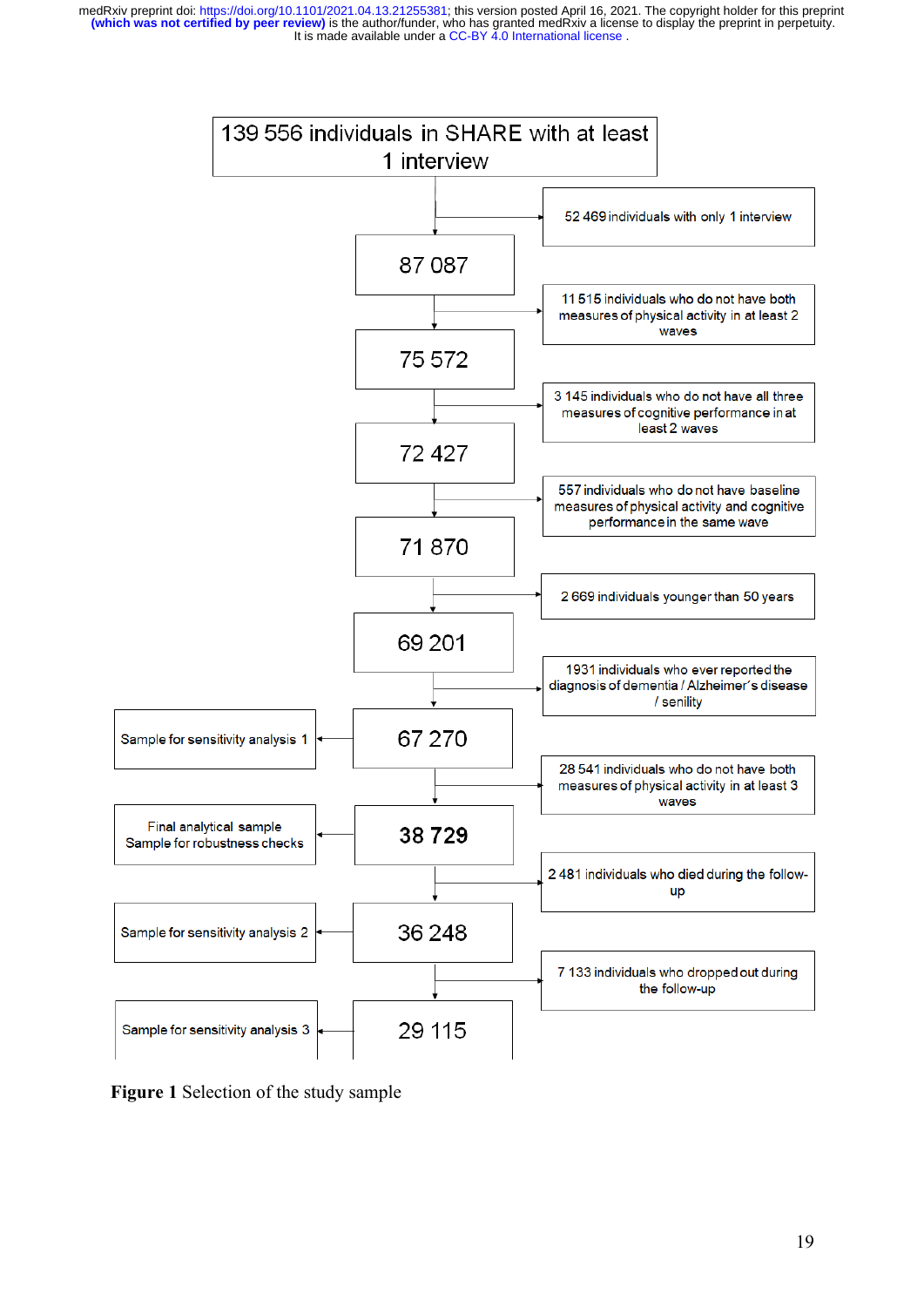

**Figure 2** Physical activity trajectories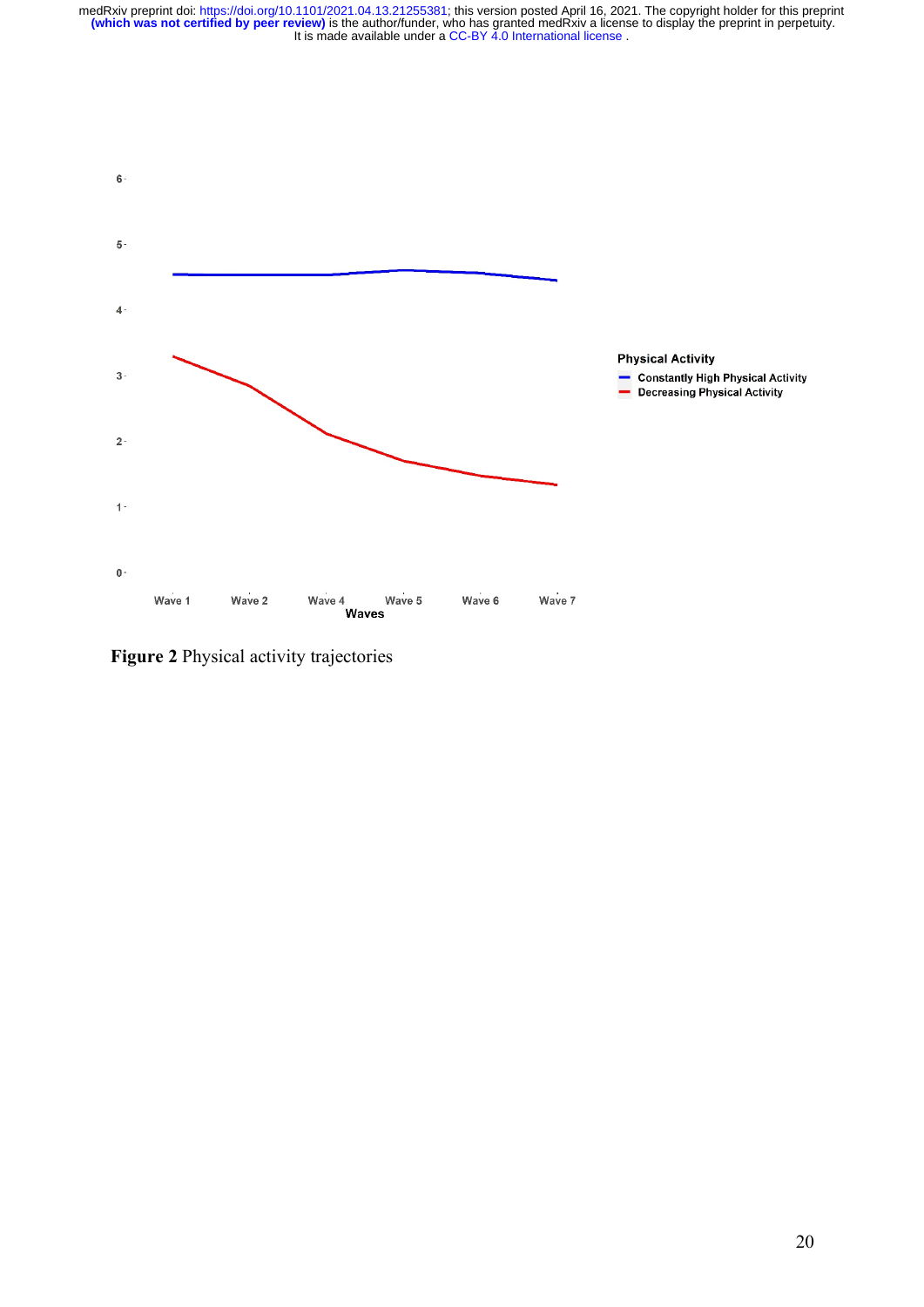

**Figure 3** Crude yearly rates of cognitive decline across trajectories of physical activity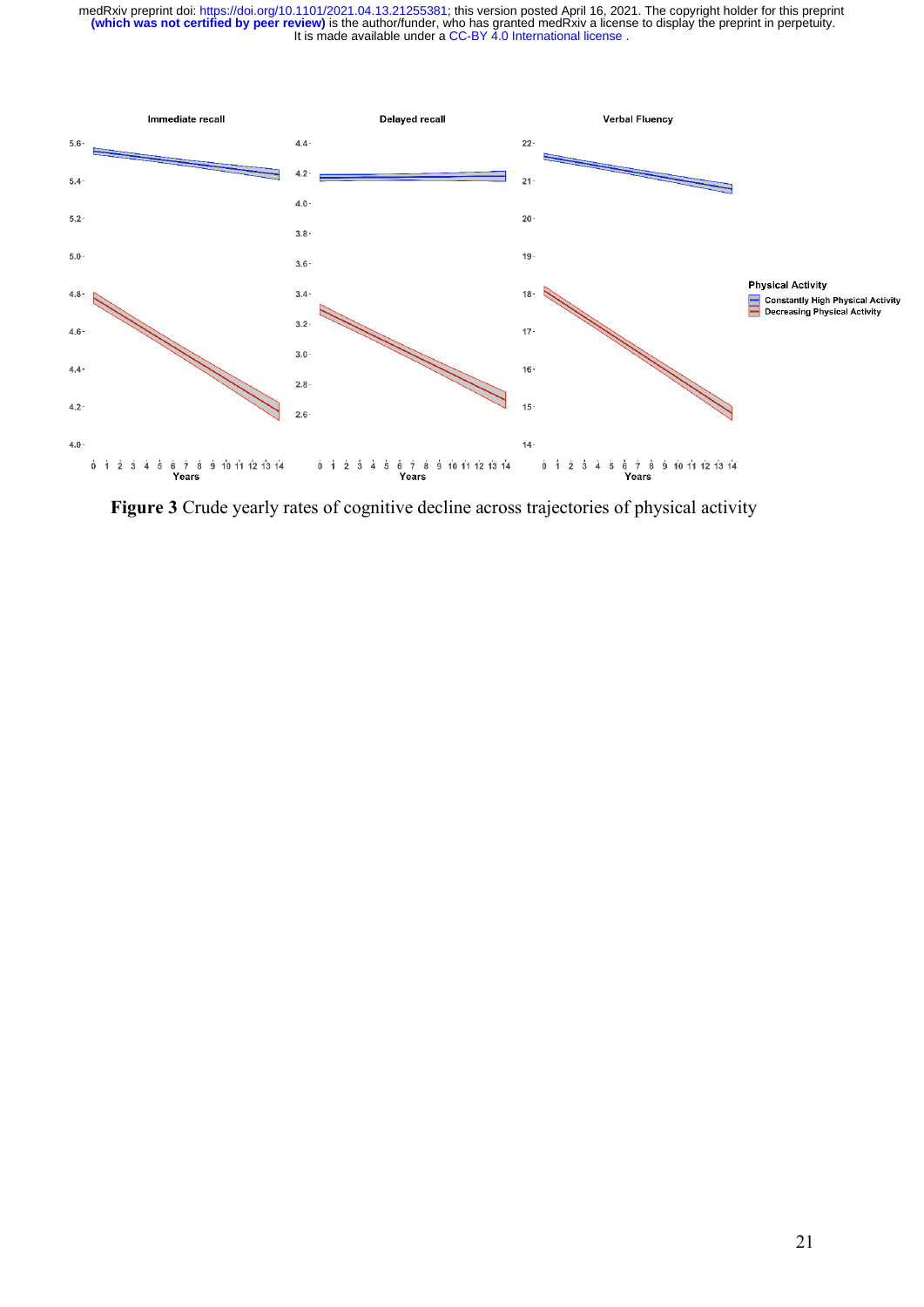# **References**

1. Cheval B, Orsholits D, Sieber S, Courvoisier DC, Cullati S, Boisgontier MP. Relationship between decline in cognitive resources and physical activity. Health Psychol 2020;39:519-528.

2. Cheval B, Sieber S, Guessous I, et al. Effect of early-and adult-life socioeconomic circumstances on physical inactivity. Med Sci Sports Exerc 2018;50:476-485.

3. DiPietro L. Physical activity in aging: changes in patterns and their relationship to health and function. The Journals of Gerontology Series A: Biological Sciences and Medical Sciences 2001;56:13-22.

4. Levy R. Aging-associated cognitive decline. Int Psychogeriatr 1994;6:63-68.

5. Sebastiani P, Andersen SL, Sweigart B, et al. Patterns of multi-domain cognitive aging in participants of the Long Life Family Study. Geroscience 2020;42:1335-1350.

6. Baumgart M, Snyder HM, Carrillo MC, Fazio S, Kim H, Johns H. Summary of the evidence on modifiable risk factors for cognitive decline and dementia: a population-based perspective. Alzheimer Dement 2015;11:718-726.

7. Sofi F, Valecchi D, Bacci D, et al. Physical activity and risk of cognitive decline: a metaanalysis of prospective studies. J Intern Med 2011;269:107-117.

8. Morgan GS, Gallacher J, Bayer A, Fish M, Ebrahim S, Ben-Shlomo Y. Physical activity in middle-age and dementia in later life: findings from a prospective cohort of men in Caerphilly, South Wales and a meta-analysis. J Alzheimers Dis 2012;31:569-580.

9. Blondell SJ, Hammersley-Mather R, Veerman JL. Does physical activity prevent cognitive decline and dementia?: A systematic review and meta-analysis of longitudinal studies. BMC Public Health 2014;14:510.

10. Hamer M, Terrera GM, Demakakos P. Physical activity and trajectories in cognitive function: English Longitudinal Study of Ageing. J Epidemiol Community Health 2018;72:477- 483.

11. Lindwall M, Cimino CR, Gibbons LE, et al. Dynamic associations of change in physical activity and change in cognitive function: Coordinated analyses of four longitudinal studies. J Aging Res 2012;2012:793598.

12. Angevaren M, Aufdemkampe G, Verhaar H, Aleman A, Vanhees L. Physical activity and enhanced fitness to improve cognitive function in older people without known cognitive impairment. Cochrane Database Syst Rev 2008;3:CD005381.

13. Cheval B, Darrous L, Choi K, et al. Physical activity and general cognitive functioning: A Mendelian Randomization study. bioRxiv 2020. https://doi.org/10.1101/2020.10.16.342675.

14. Colcombe S, Kramer AF. Fitness effects on the cognitive function of older adults: a meta-analytic study. Psychol Sci 2003;14:125-130.

15. Mok A, Khaw K-T, Luben R, Wareham N, Brage S. Physical activity trajectories and mortality: population based cohort study. BMJ 2019;365.

16. Elhakeem A, Murray ET, Cooper R, Kuh D, Whincup P, Hardy R. Leisure-time physical activity across adulthood and biomarkers of cardiovascular disease at age 60–64: a prospective cohort study. Atherosclerosis 2018;269:279-287.

17. Jefferis BJ, Whincup PH, Lennon LT, Papacosta O, Goya Wannamethee S. Physical activity in older men: Longitudinal associations with inflammatory and hemostatic biomarkers, N-terminal pro-brain natriuretic peptide, and onset of coronary heart disease and mortality. J Am Geriatr Soc 2014;62:599-606.

18. Wannamethee SG, Shaper AG, Walker M. Changes in physical activity, mortality, and incidence of coronary heart disease in older men. Lancet 1998;351:1603-1608.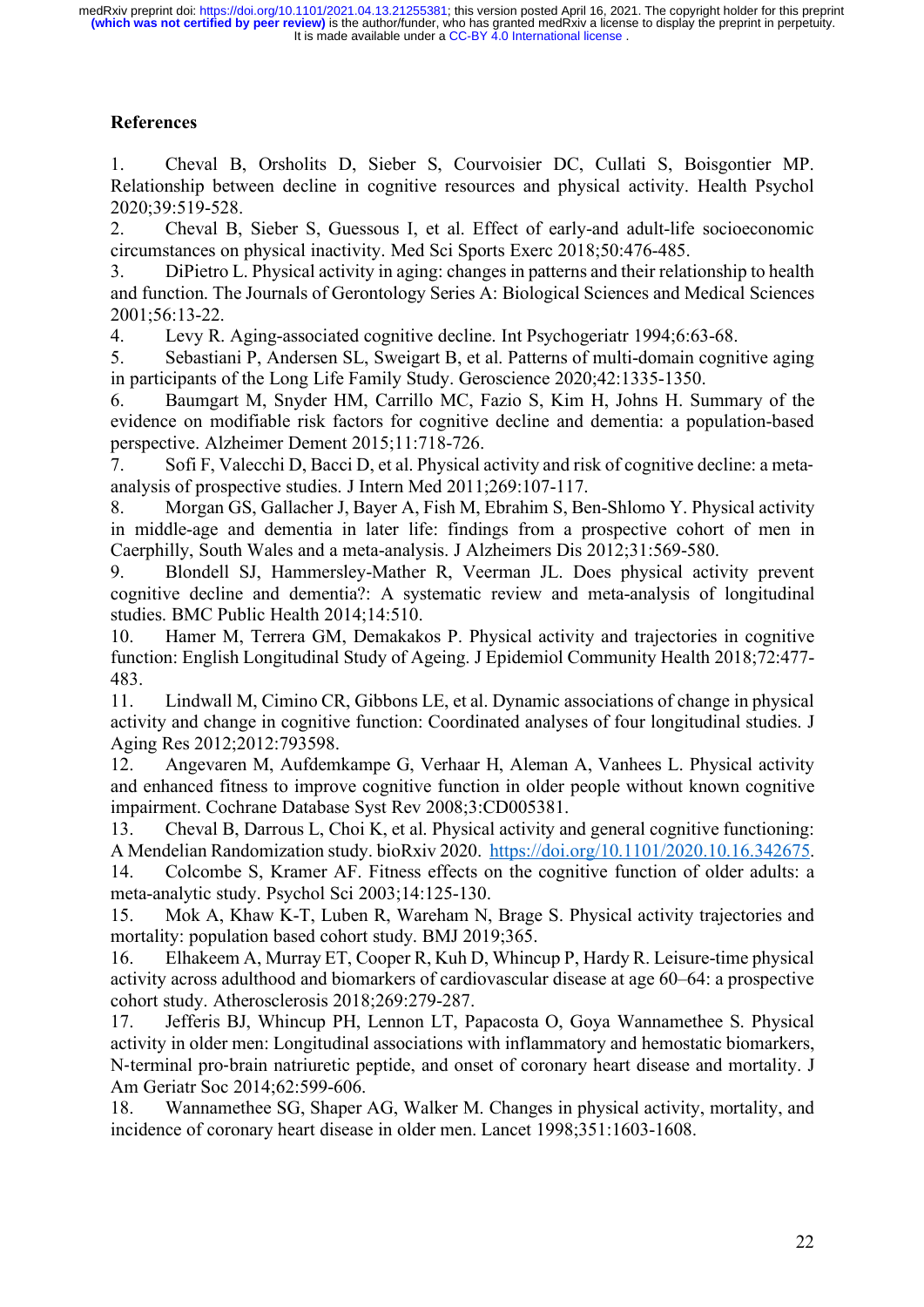19. Almeida OP, Khan KM, Hankey GJ, Yeap BB, Golledge J, Flicker L. 150 minutes of vigorous physical activity per week predicts survival and successful ageing: a population-based 11-year longitudinal study of 12 201 older Australian men. Br J Sports Med 2014;48:220-225. 20. Gregg EW, Cauley JA, Stone K, et al. Relationship of changes in physical activity and mortality among older women. JAMA 2003;289:2379-2386.

21. Stessman J, Hammerman-Rozenberg R, Cohen A, Ein-Mor E, Jacobs JM. Physical activity, function, and longevity among the very old. Arch Intern Med 2009;169:1476-1483.

22. Aggio D, Papachristou E, Papacosta O, et al. Trajectories of physical activity from midlife to old age and associations with subsequent cardiovascular disease and all-cause mortality. J Epidemiol Community Health 2020;74:130-136.

23. Laddu D, Parimi N, Cauley JA, et al. The association between trajectories of physical activity and all-cause and cause-specific mortality. J Gerontol A Biol Sci Med Sci 2018;73:1708-1713.

24. Saint-Maurice PF, Coughlan D, Kelly SP, et al. Association of leisure-time physical activity across the adult life course with all-cause and cause-specific mortality. JAMA network open 2019;2:e190355.

25. Sanchez-Sanchez JL, Izquierdo M, Carnicero-Carreño JA, García-García FJ, Rodríguez-Mañas L. Physical activity trajectories, mortality, hospitalization, and disability in the Toledo Study of Healthy Aging. J Cachexia Sarcopenia Muscle 2020;11:1007-1017.

26. Nagin DS. Group-based trajectory modeling: an overview. Handbook of quantitative criminology 2010:53-67.

27. Nagin DS, Odgers CL. Group-based trajectory modeling in clinical research. Annu Rev Clin Psychol 2010;6:109-138.

28. Formánek T, Csajbók Z, Wolfová K, et al. Trajectories of depressive symptoms and associated patterns of cognitive decline. Sci Rep 2020;10:1-11.

29. Barnett TA, Gauvin L, Craig CL, Katzmarzyk PT. Distinct trajectories of leisure time physical activity and predictors of trajectory class membership: a 22 year cohort study. Int J Behav Nutr Phys Act 2008;5:1-8.

30. Laddu DR, Cawthon PM, Parimi N, et al. Trajectories of the relationships of physical activity with body composition changes in older men: the MrOS study. BMC geriatrics 2017;17:1-10.

31. Laddu DR, Parimi N, Stone KL, et al. Physical Activity Trajectories and Associated Changes in Physical Performance in Older Men: The MrOS Study. J Gerontol A Biol Sci Med Sci 2020;75:1967-1973.

32. Börsch-Supan A, Brandt M, Hunkler C, et al. Data resource profile: the Survey of Health, Ageing and Retirement in Europe (SHARE). Int J Epidemiol 2013;42:992-1001.

33. Rosen WG. Verbal fluency in aging and dementia. J Clin Exp Neuropsychol 1980;2:135-146.

34. Harris S, Dowson J. Recall of a 10-word list in the assessment of dementia in the elderly. Br J Psychiatry 1982;141:524-527.

35. Bauman AE, Reis RS, Sallis JF, et al. Correlates of physical activity: why are some people physically active and others not? Lancet 2012;380:258-271.

36. Cheval B, Maltagliati S, Sieber S, et al. Why are individuals with diabetes less active? The mediating role of physical, emotional, and cognitive factors. Ann Behav Med 2021:kaaa120.

37. Choi KW, Chen C-Y, Stein MB, et al. Assessment of bidirectional relationships between physical activity and depression among adults: a 2-sample mendelian randomization study. JAMA Psychiat 2019;76:399-408.

38. Kirk MA, Rhodes RE. Occupation correlates of adults' participation in leisure-time physical activity: a systematic review. Am J Prev Med 2011;40:476-485.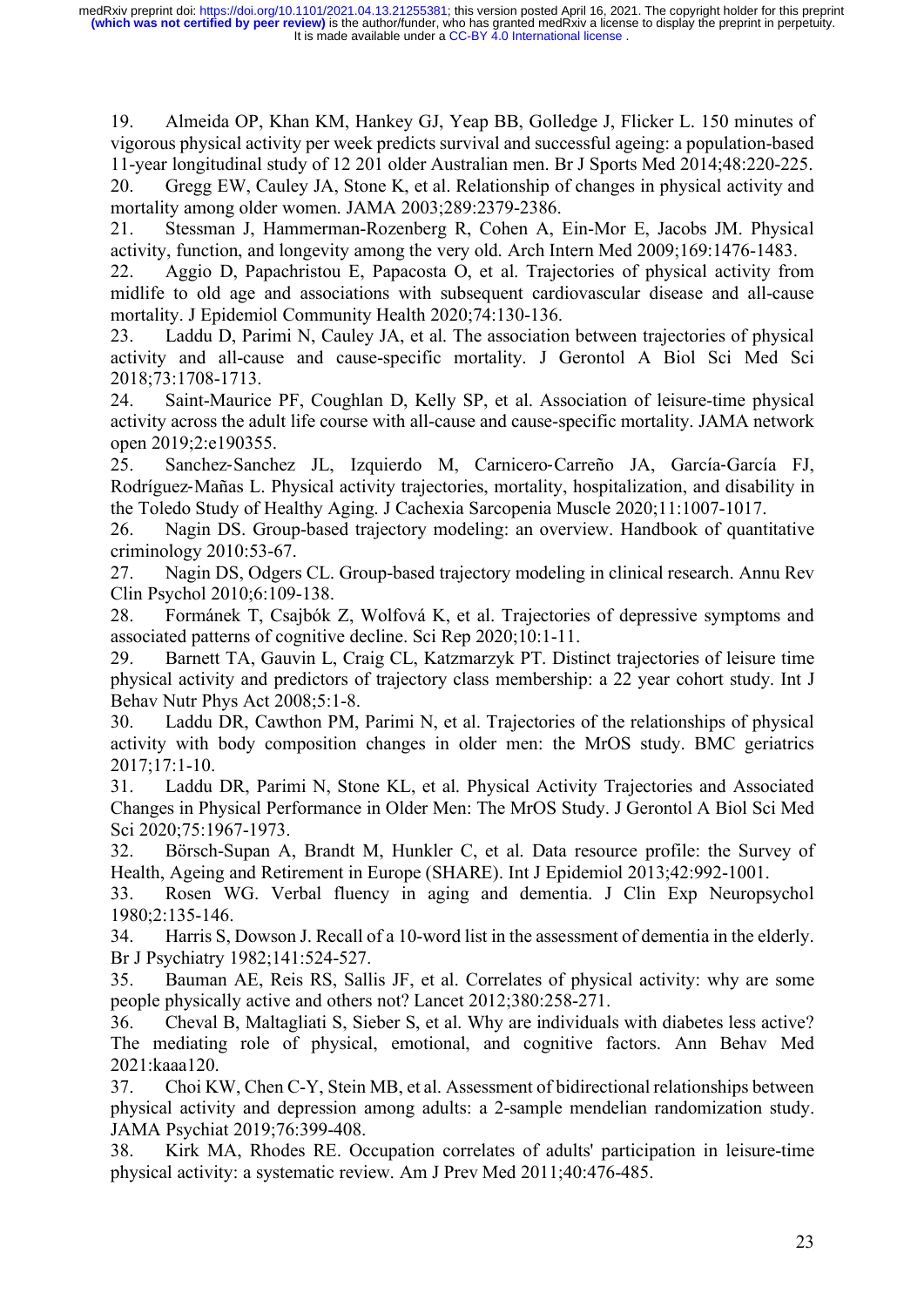39. Trost SG, Owen N, Bauman AE, Sallis JF, Brown W. Correlates of adults' participation in physical activity: review and update. Med Sci Sports Exerc 2002;34:1996-2001.

40. United Nations Educational. International Standard Classification of Education 1997. UNESCO, Paris 2006.

41. Prince MJ, Reischies F, Beekman AT, et al. Development of the EURO–D scale–a European Union initiative to compare symptoms of depression in 14 European centres. Br J Psychiatry 1999;174:330-338.

42. Jung T, Wickrama KA. An introduction to latent class growth analysis and growth mixture modeling. Soc Personal Psychol Compass 2008;2:302-317.

43. Van De Schoot R, Sijbrandij M, Winter SD, Depaoli S, Vermunt JK. The GRoLTSchecklist: guidelines for reporting on latent trajectory studies. Struct Equ Modeling 2017;24:451-467.

44. Nguyen HQ, Herting JR, Kohen R, et al. Recreational physical activity in postmenopausal women is stable over 8 years of follow-up. J Phys Act Health 2013;10:656- 668.

45. Lounassalo I, Salin K, Kankaanpää A, et al. Distinct trajectories of physical activity and related factors during the life course in the general population: a systematic review. BMC Public Health 2019;19:1-12.

46. Sabia S, Dugravot A, Dartigues J-F, et al. Physical activity, cognitive decline, and risk of dementia: 28 year follow-up of Whitehall II cohort study. BMJ 2017;357:j2709.

47. Daly M, McMinn D, Allan JL. A bidirectional relationship between physical activity and executive function in older adults. Front Hum Neurosci 2015;8:1044.

48. Sink KM, Espeland MA, Castro CM, et al. Effect of a 24-month physical activity intervention vs health education on cognitive outcomes in sedentary older adults: the LIFE randomized trial. JAMA 2015;314:781-790.

49. Snowden M, Steinman L, Mochan K, et al. Effect of exercise on cognitive performance in community-dwelling older adults: review of intervention trials and recommendations for public health practice and research. J Am Geriatr Soc 2011;59:704-716.

50. Young J, Angevaren M, Rusted J, Tabet N. Aerobic exercise to improve cognitive function in older people without known cognitive impairment. Cochrane Database Syst Rev 2015;4:CD005381.

51. Colzato LS, Kramer AF, Bherer L. Editorial special topic: enhancing brain and cognition via physical exercise. J Cogn Enhanc 2018;2:135-136.

52. Roig M, Nordbrandt S, Geertsen SS, Nielsen JB. The effects of cardiovascular exercise on human memory: a review with meta-analysis. Neurosci Biobehav Rev 2013;37:1645-1666.

53. Cotman CW, Berchtold NC. Exercise: a behavioral intervention to enhance brain health and plasticity. Trends Neurosci 2002;25:295-301.

54. Hillman CH, Erickson KI, Kramer AF. Be smart, exercise your heart: exercise effects on brain and cognition. Nat Rev Neurosci 2008;9:58-65.

55. Lisanne F, Hsu CL, Best JR, Barha CK, Liu-Ambrose T. Increased aerobic fitness is associated with cortical thickness in older adults with mild vascular cognitive impairment. J Cogn Enhanc 2018;2:157-169.

56. Cotman CW, Berchtold NC, Christie L-A. Exercise builds brain health: key roles of growth factor cascades and inflammation. Trends Neurosci 2007;30:464-472.

57. Raichlen DA, Alexander GE. Adaptive capacity: an evolutionary neuroscience model linking exercise, cognition, and brain health. Trends Neurosci 2017;40:408-421.

58. Frith E, Loprinzi P. Physical activity and individual cognitive function parameters: unique exercise-induced mechanisms. JCBPR 2018;7:92-106.